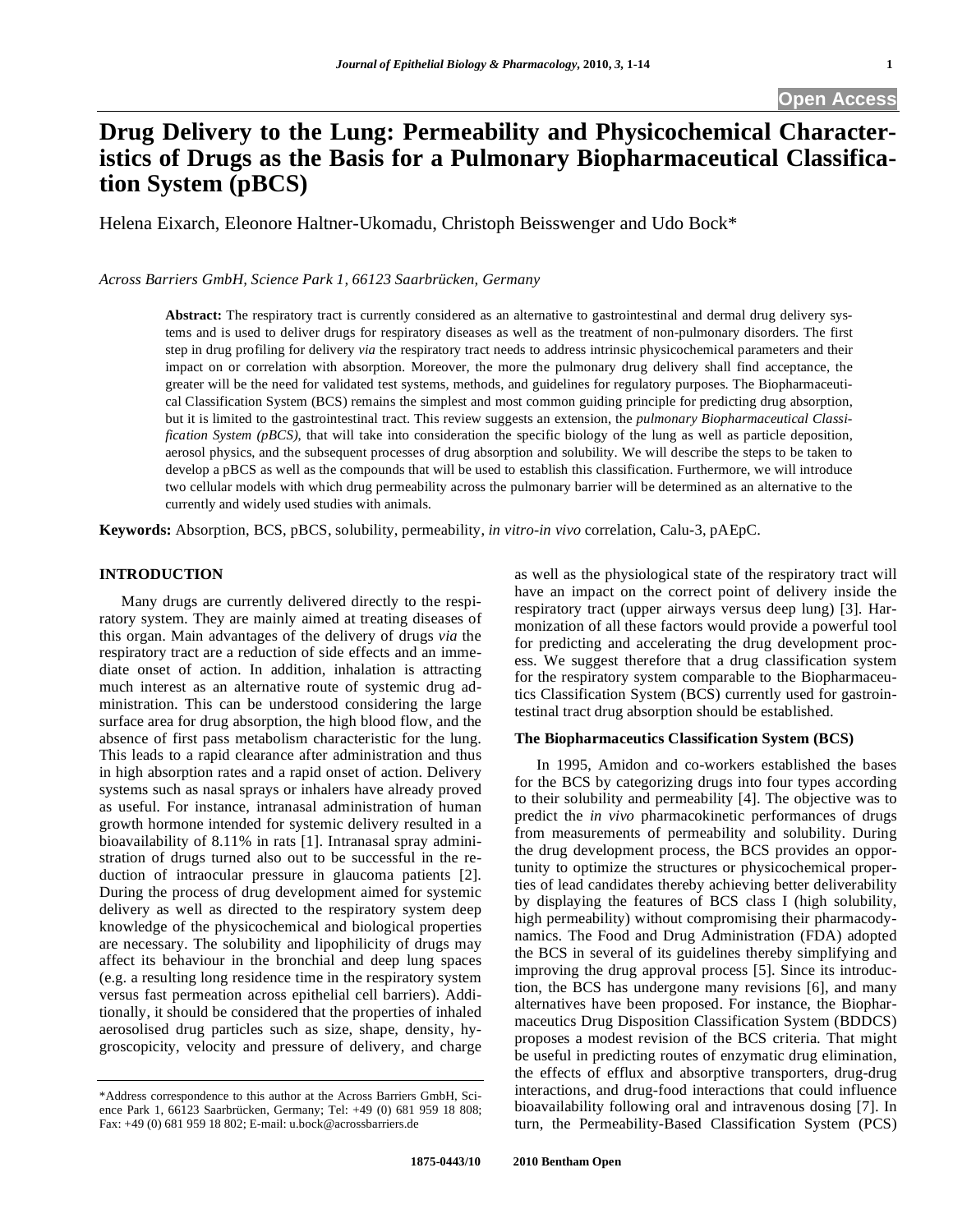has been proposed as an alternative to the BDDCS [8]. This system suggests that compounds could belong to different *in vitro* and *in vivo* PCS classes depending on the involvement and magnitude of active transport. In addition, routes of elimination, drug-drug interactions, and drug and metabolite organ toxicity are also taken into consideration. Alternatively, the Quantitative Biopharmaceutics Classification System emphasises the dose/solubility ratio for absorption phenomena in conjunction with mean time concepts for dissolution, transit, and uptake of drug in the intestines [9].

# **THE PULMONARY BIOPHARMACEUTICS CLASSI-FICATION SYSTEM (pBCS)**

 It is the purpose of this review to establish the basis for a pBCS that will consider the impact of the unique physiology of the respiratory system on drug absorption. Fig. (**1**) schematically summarizes factors that potentially influence the absorption process and how they can be integrated into the pBCS. They are grouped into biological factors, related to the organ's physiology, and formulation and physicochemical factors dependent on the drug's properties.

#### **Lung Biology**

 Comparison of the biological properties of the bronchi and the alveoli (Fig. **2**) clearly shows that each space will respond differently to drug administration, and that drug absorption might be differently affected. Upper airways and deep lung have different absorption areas  $(1-2 \text{ m}^2 \text{ for the})$ conducting airways and  $140 \text{ m}^2$  for the alveolar surface). The airway epithelium is covered by a thick viscous mucus gel like layer (up to  $10 \mu m$  thick), in contrast to the thin film of alveolar surfactant (approximately  $0.07 \mu m$  on average) found on the surface of the alveolar epithelium. This results in different final volumes of dissolution in these two compartments [10]. The presence of this mucus or surfactant lining might therefore not only affect compound solubility, but also diffusion processes towards the epithelium as well as the interaction of drugs with cell surfaces and receptors. Furthermore, cellular thickness in both tissues (up to 58  $\mu$ m)

for bronchial cells in comparison with the perinuclear  $0.3 \mu m$ of alveolar pneumocytes) and cellular population are dissimilar [11]. Mucus is responsible for drug clearance in the bronchi while macrophages have a very active role in clearance in the deep lung. Drug metabolism and drug-drug interactions should also be considered as well as efflux transporters. For instance, functional P-Glycoprotein (P-gp) has been detected in bronchi and in human alveolar type I cells that largely constitute the absorptive surface in the deep lung, whereas alveolar type II cells were negative for this protein [12, 13].

 Unfortunately, the proportion of drug deposited in either bronchi or deep lung after inhalation can still not be accurately measured *in vivo*. Therefore, an exact calculation of the contribution of each physiological space to the final drug absorption is not possible. For this reason, a single pBCS will be adopted that will consider characteristics of drugs at both sites.

# **Drug Formulation / Physicochemical Properties**

 The drug delivery system will clearly affect the whole absorption process: particle deposition, aerosol physics, as well as the impact of quantity and quality of excipients on the metabolic stability, and solubility kinetics should be quantified.

 The drug physicochemical properties to be considered include molecular size, lipophilicity (log P), solubility, pKa, protein binding, polar surface area, and charge or rotatable bonds. These properties will in the end influence the permeability of a compound across the lung epithelial barrier.

# **ESTABLISHMENT OF THE pBCS**

 Several pBCS classes should be defined to classify drugs according to their ability to reside in the lung or to be transferred to the bloodstream. For this, the actual impact of the above mentioned factors in pulmonary drug absorption should be established with the help of model compounds. By this means, and once the system is established, knowledge of



**Fig. (1).** Proposal for the pulmonary BCS (pBCS). Compounds will be classified according to their properties similar to the well established BCS. As the exact proportion of drug deposited in the bronchial compared to the pulmonary space is not measurable, a single pBCS will be applied for each compound which will be a compromise. As mucus and surfactant lining volumes are different in the bronchial and pulmonary spaces, it is inferred that solubility for a given compound might also vary. In addition, different epithelial cells thickness and cellular types will influence the drug absorption process.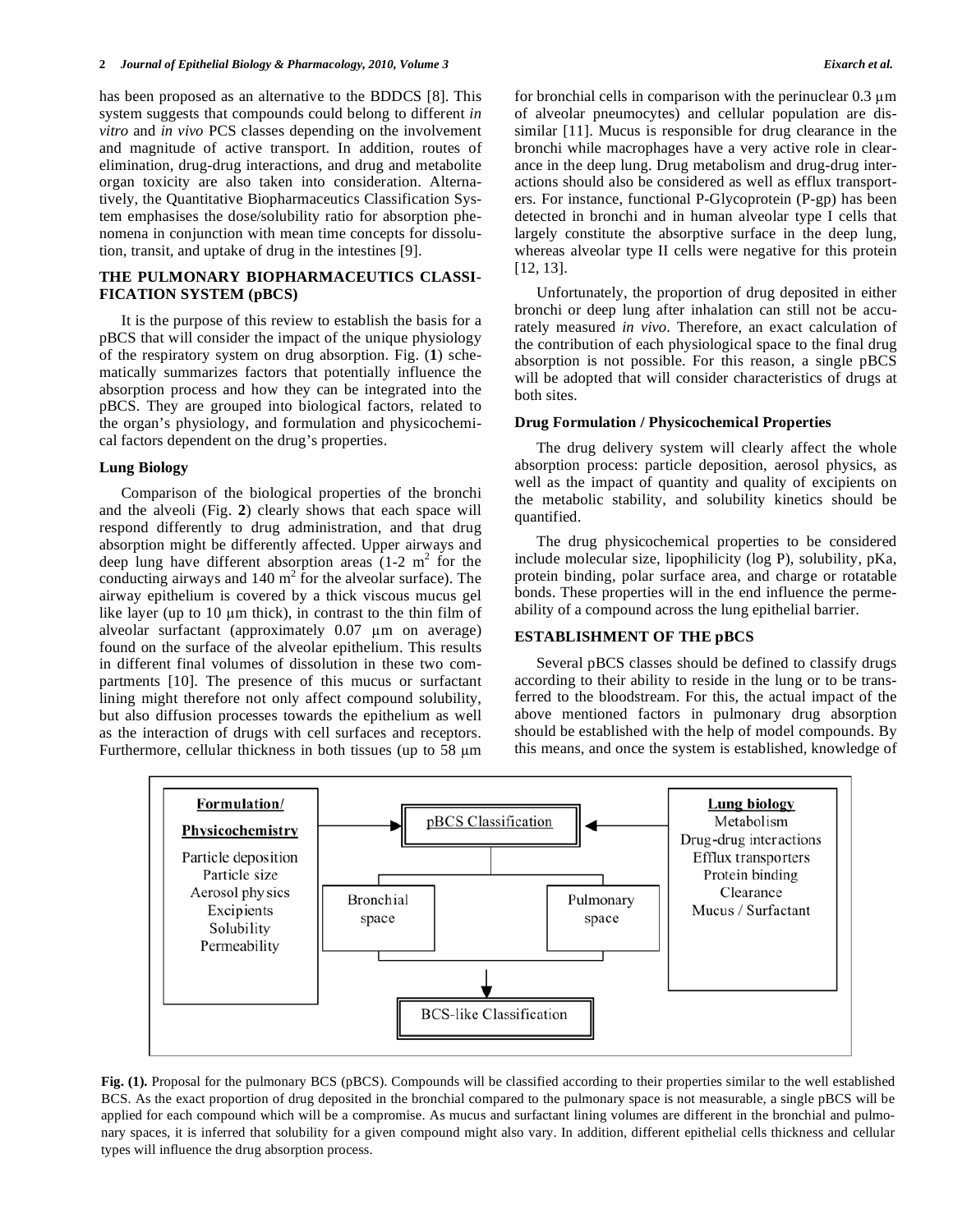

**Fig. (2).** Comparison of the upper airways and the deep lung. Differences are found in the absorption area, cellular variety and height, lining composition (mucus vs. surfactant), thickness, and total volume.

the physicochemical properties of a drug in development would allow a prediction of its behaviour in the pulmonary tissue.

# **First Step: Pulmonary Drug Permeability Determination**

 A set of chemical entities is selected for the study of drug permeability in the respiratory tissue (Tab. 1). The experimental permeability of this factors will be determined with the help of two *in vitro* cellular systems: Calu-3 cells representing a bronchial epithelial model and alveolar primary cells as a deep lung model (discussed below). The obtained results will be evaluated and correlated with data available from the literature such as solubility, lipophilicity, and *in vivo* models of pulmonary absorption. This evaluation will give an idea how physicochemical properties such as solubility and permeability affect drug absorption in the lung and will be the base of the pBCS. It should be taken into account that mucus and surfactant might influence solubility characteristics of a given compound. Potential effects should be further tested and considered in the classification system. Experimental permeability values may also correlate with known log P values for each compound and provide an additional prediction tool.

 In order to check the validity and robustness of the used *in vitro* pulmonary models, the experimental permeability values will be compared with permeability data of other test systems such as gastrointestinal models using Caco-2 cells (data of our group and from literature). This will allow to assess any similarities or dissimilarities between the models and will give insights into characteristics of the lung that are unique for this organ. Indeed, others have already shown that *in vitro – in vivo* correlations can be established for the pulmonary system [14]. Furthermore, preliminary data (own unpublished data) have highlighted striking permeability differences between gastrointestinal and respiratory models as well as between the upper and lower respiratory tract. This underlines the need for a pulmonary biopharmaceutical classification system. There is clear evidence that the different biology between the lung and the gastrointestinal system affects drug absorption.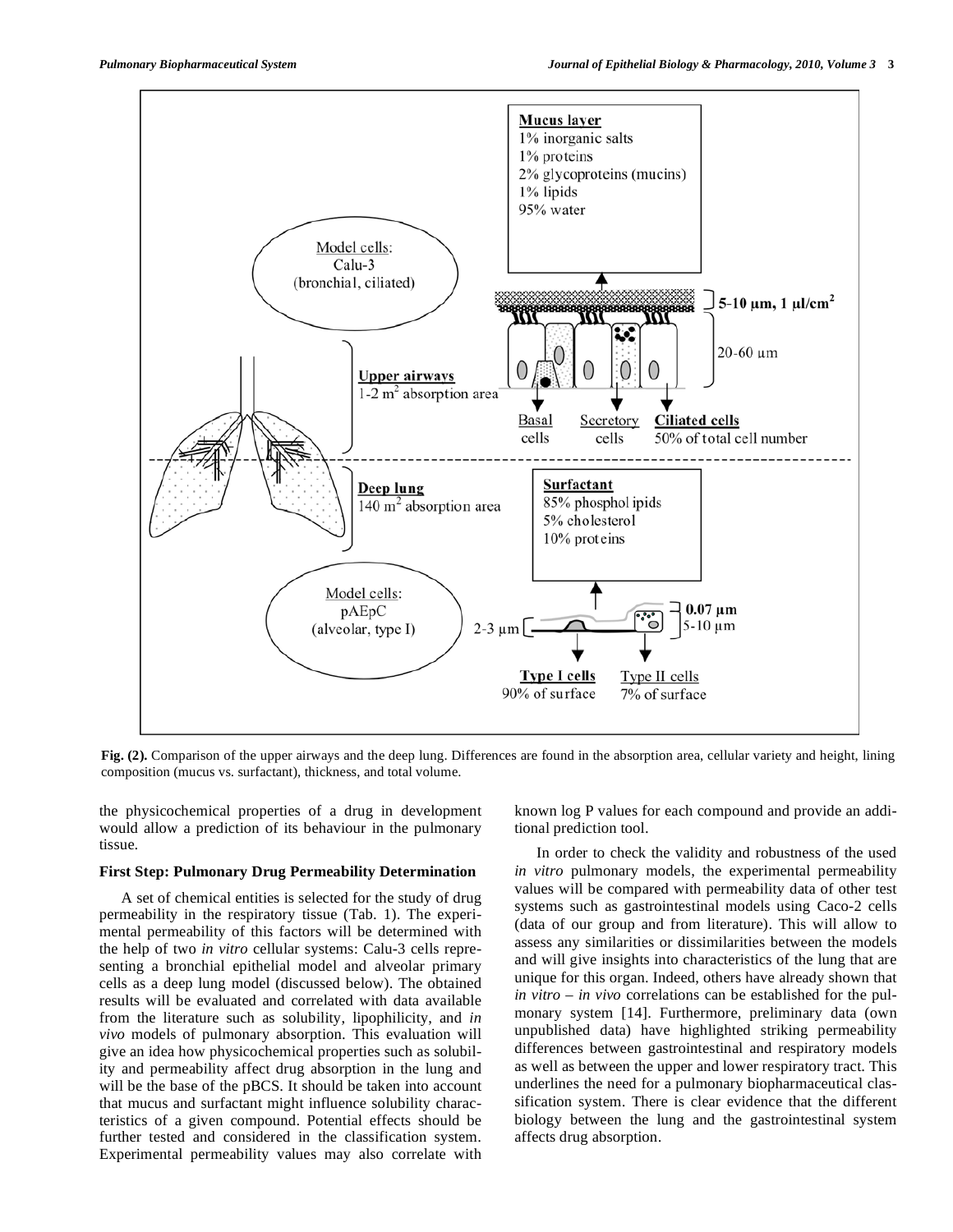## **Next Steps: Integration of Additional Factors**

 Once the base of the pBCS is established according to solubility and permeability values additional parameters will be integrated: active metabolic pathways in the lung that could influence drug pharmacology, drug-drug interactions that could affect these metabolic pathways, active transporters that could influence drug pharmacokinetics, and aerosol particle size, that could be decisive for drug localization. Further improvement of the cellular models could include co-cultures to examine the effects of macrophages on drug metabolism and bioavailability in the distal airways.

# **SELECTED CHEMICAL ENTITIES FOR pBCS ESTABLISHMENT**

 The compounds chosen for establishing the pBCS have a molecular weight below 1000 Da and cover, according to the BCS classification, a wide range of permeabilities and solubilities as well as pharmacodynamic effects. In addition, they are candidates for delivery *via* the respiratory tract: some of them are already administered *via* the respiratory tract, others are aimed at treating pulmonary diseases, but are currently orally administered. Bypassing the secondary effects characteristic of an oral administration would be beneficial for all of the chosen compounds. The presented chemical entities have been classified into six categories: steroids, compounds with existing *in vitro*-*in vivo* correlation, small active pharmaceutical ingredients, consumer products, efflux transporter substrates, and quality control compounds. The classification is open as many compounds fit into more than one category at a time.

 Tables **1** to **3** summarize some properties of the compounds that will be useful for pBCS establishment (data taken from the literature, where indicated, own data). Among others, log P and solubility values, known apparent permeabilities (obtained from different experimental models), and known metabolic pathways are shown.

#### **Steroids**

 Steroids have been used for over 40 years as antiinflammatory, immunosuppressive, and antiproliferative agents. They are available in numerous formulations, including nasal formulations or inhalers. Inhaled corticosteroids are the current choice for the treatment of persistent asthma. Their efficiency and safety is dependent on pharmacokinetic and phamacodynamic aspects such as particle size, delivery system, lung residence, oral bioavailability, or protein binding. *In vitro* measurements consistently demonstrate differences among the various corticosteroids [15, 16].

# *In Vitro – In Vivo* **Correlation**

 Knowledge of the physicochemical properties of a drug candidate certainly accelerates the process that leads to its final use as a medicine. During the last steps of this development process, animal studies have to be performed to assess toxicity, absorption, metabolism, and clearance of the compound, among others. For ethical reasons it is desirable to perform as few as possible of these tests in animal studies. Thus, *in vitro* assays need to be developed that are appropriate to substitute *in vivo* studies or, at least, reduce their number by, for instance, predicting the best starting doses of a drug for an *in* vivo assay. For the selected compounds in this group extensive data are available from *in vivo* experiments that will allow to establish correlations with their physicochemical properties (*in vitro* data) and to check the robustness of the *in vitro* models.

#### **Small APIs**

 APIs (active pharmaceutical ingredient) are the active chemicals used in the manufacturing of drugs. Entities with a molecular weight of less than 1000 Da and a diversity of pharmaceutical applications are considered. All APIs mentioned here have the potential to be used as inhalative drugs, either because they target respiratory diseases or because the upper airways are close to their site of action, e.g. the central nervous system.

#### **Consumer – Life Style Related Products**

 During everyday's life people are in contact with a series of products that being so usual and common do not properly get our attention. Some of these products, nevertheless, might have unexpected effects on concomitantly taken drugs such as diminished or enhanced absorption and/or effectiveness, and altered metabolism. In addition, some of these products have the potential to become inhaled drugs.

#### **Efflux Substrates**

 Protein transporters such as P-gp (also called MDR), Breast Cancer Resistance Protein (BCRP), Multidrug Resistance associated Protein (MRP), and Lung Resistance Protein (LRP) are responsible for the efflux transport of many drugs. This results in absorption and bioavailability values lower than expected. In fact, the presence of these proteins is generally an indicator of bad treatment outcome and poor prognosis, e.g. in cancer patients [17, 18]. It is important, thus, to characterize a drug in terms of possible efflux transport and to properly calculate the administered dose in order to assure the correct final pharmacological effectiveness. Inhibitors of these transporters are useful tools for activity studies. The compounds classified in this group are known targets of these proteins.

### **Quality Control Products**

 When establishing an *in vitro* cellular model for drug permeability studies, it is desirable that it mimics as good as possible the *in vivo* situation. This includes the establishment of a cellular barrier able to discriminate compounds according to their permeability (low/high) and the expression of the efflux transporters that are known to be present *in vivo*. The compounds in this group can be used as markers for these properties and as quality control products that help determine the appropriateness of an epithelial *in vitro* model.

# **CELLULAR MODELS FOR DRUG PERMEABILITY DETERMINATION**

 A wide range of possibilities exists to asses pulmonary drug absorption [19]. Although *in vivo* assays are currently widely used, the availability of cellular models that reproduce the pulmonary system is a major concern for researchers. Assessment of drug permeability and screening of formulations by this means can speed up the drug development process and reduce the number of animals used as well as the costs. Therefore, we have focused our attention on *in vitro*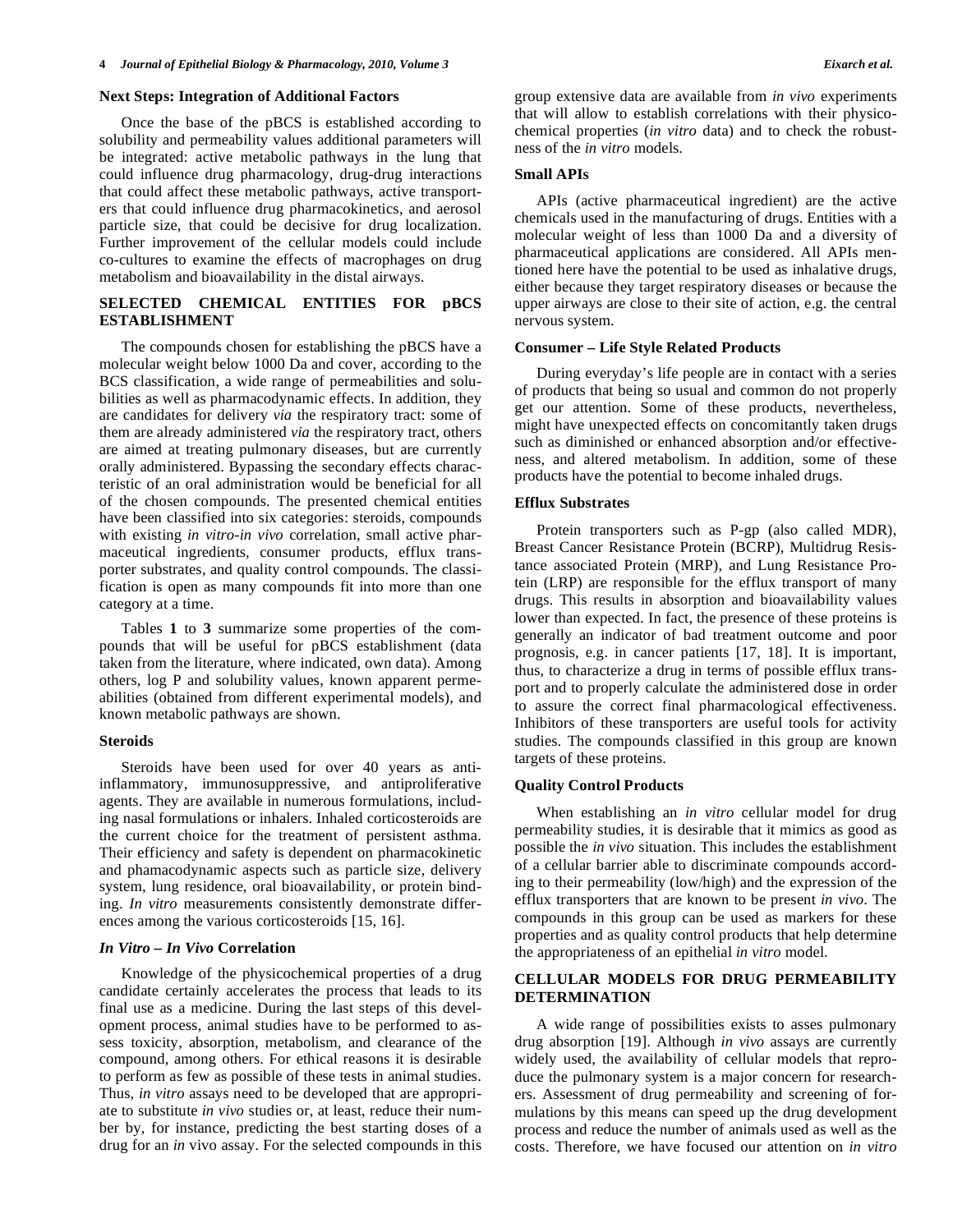# **Table 1. List of Selected Compounds and their Physicochemical Properties**

| Category                   | <b>Name</b>    | Molecular<br>Formula      | <b>MW</b><br>(g/mol) | <sup>a</sup> Exp.<br>Log P | <sup>b</sup> Exp. water<br>Solubility (mg/l) | <b>BCS</b>                       | dDelivery            | <sup>e</sup> Application |
|----------------------------|----------------|---------------------------|----------------------|----------------------------|----------------------------------------------|----------------------------------|----------------------|--------------------------|
|                            | Hydrocortisone | $C_{21}H_{30}O_5$         | 362.5                | $0.5\,$                    | 320                                          | $\rm I$                          | $\bf I$              | Resp, Inf                |
|                            | Testosterone   | $C_{19}H_{28}O_2$         | 288.4                | 3.6                        | 23.4                                         | IV                               | $\mathbf C$          | Card, Horm               |
| Steroids                   | Dexamethasone  | $C_{22}H_{29}FO_5$        | 392.5                | 1.1                        | 89                                           | II-IV $(*)$                      | ${\bf C}$            | CNS, Resp, Inf           |
|                            | Budesonide     | $C_{25}H_{34}O_6$         | 430.5                | 1.9                        | Insoluble                                    | П                                | $\bf{I}$             | Resp, Inf                |
|                            | Betamethasone  | $C_{22}H_{29}FO_5$        | 392.5                | 1.1                        | Insoluble                                    | $\mathbf{I}$                     | ${\bf C}$            | Inf, Resp                |
|                            | Cromolyn       | $C_{23}H_{16}O_{11}$      | 468.4                | 1.6                        | 210                                          | $\bf{I}$                         | I/S                  | Resp, Inf                |
|                            | Formoterol     | $C_{19}H_{24}N_2O_4$      | 344.4                | 2.2                        | Slight                                       | $\mathbf{I}$                     | $\bf{I}$             | Resp                     |
|                            | Imipramine     | $C_{19}H_{24}N_5$         | 280.4                | 3.9                        | 18.2                                         | ${\rm IV}$                       | $\mathbf C$          | <b>CNS</b>               |
| <b>IVIVC</b>               | Losartan       | $C_{22}H_{23}CIN_6O$      | 422.9                | 6.1                        | 0.82                                         | $III(*)$                         | ${\bf C}$            | Card, Resp               |
|                            | Terbutaline    | $C_{12}H_{19}NO_3$        | 225.3                | 1.4                        | 213000                                       | Ι                                | $\mathbf{I}$         | Resp                     |
|                            | Salbutamol     | $C_{13}H_{21}NO_3$        | 239.3                | 1.4                        | 3                                            | $\;$ II                          | $\bf{I}$             | Resp                     |
|                            | Zopiclone      | $C_{17}H_{17}CIN_6O_3$    | 388.8                | 0.8                        | 151                                          | $\bf{I}$                         | ${\bf C}$            | <b>CNS</b>               |
|                            | Zaleplon       | $C_{17}H_{15}N_5O$        | 305.3                | 0.9                        | N.A.                                         | N.A.                             | $\mathbf C$          | <b>CNS</b>               |
| <b>Small APIs</b>          | Zolpidem       | $C_{19}H_{21}N_3O$        | 307.4                | 1.2                        | 23000                                        | $I(*)$                           | ${\bf C}$            | <b>CNS</b>               |
|                            | Leflunomide    | $C_{12}H_9F_3N_2O_2$      | 270.2                | 2.8                        | 21                                           | $\mathbf{I}$                     | ${\bf C}$            | Resp                     |
|                            | Oxymetazoline  | $C_{16}H_{24}N_2O$        | 260.4                | 3.4                        | N.A.                                         | N.A.                             | S                    | Resp, Inf                |
|                            | Nicotine       | $\rm C_{10}H_{14}N_2$     | 162.2                | 1.1                        | 10 <sup>6</sup>                              | $\rm I$                          | ${\rm I}\!/ {\rm S}$ | CNS, Inf                 |
| Consumer                   | Menthol        | $C_{10}H_{20}O$           | 156.3                | 3.2                        | 490                                          | Ш                                | ${\bf C}$            | DD                       |
| products                   | Mannitol       | $C_6H_{14}O_6$            | 182.2                | $-3.9$                     | 216000                                       | $\bf{I}$                         | ${\bf S}$            | CNS, DD, Resp            |
|                            | Caffeine       | $C_8H_{10}N_4O_2$         | 194.2                | $-0.5$                     | 22000                                        | $\bf I$                          | ${\bf C}$            | CNS, Can                 |
|                            | Methotrexate   | $C_{20}H_{22}N_8O_5$      | 454.4                | $-2.2$                     | 2600                                         | $III(*)$                         | $\mathbf T$          | Inf, Can                 |
| Efflux                     | Vinblastine    | $C_{46}H_{58}N_4O_9$      | 811.0                | 3.9                        | Negligible                                   | IV                               | ${\bf C}$            | Can                      |
| substrates                 | Topotecan      | $C_{23}H_{23}N_3O_5$      | 421.4                | $0.8\,$                    | 1000                                         | $\bf{I}$                         | ${\bf C}$            | Can                      |
|                            | Sulfasalazine  | $C1_8H_{14}N_4O_5S$       | 398.4                | 2.5                        | N.A.                                         | $\mathop{\rm II}\nolimits({}^*)$ | $\mathbf T$          | Inf                      |
|                            | Digoxin        | $\rm{C_{41}H_{64}O_{14}}$ | 780.9                | $2.2\,$                    | Insoluble                                    | $I-III(*)$                       | ${\bf C}$            | Card, Can                |
|                            | Rhodamine123   | $C_{28}H_{30}N_2O_3$      | 442.5                | N.A.                       | N.A.                                         |                                  | ${\bf C}$            | M, Can                   |
|                            | Fluorescein    | $\rm{C_{20}H_{12}O_5}$    | 332.3                | 3.4                        | 600000                                       | Ш                                | $\mathbf{I}$         | М                        |
| Quality control<br>markers | Propranolol    | $\rm C_{16}H_{21}NO_2$    | 259.3                | 3                          | 70                                           | $I(*)$                           | $\mathbf T$          | Card                     |
|                            | Atenolol       | $C_{14}H_{22}N_2O_3$      | 266.3                | 0.5                        | 13500                                        | $III(*)$                         | $\mathbf T$          | Card                     |
|                            | Talinolol      | $C_{20}H_{33}N_3O_3$      | 363                  | N.A.                       | N.A.                                         | III-IV                           | $\mathbf C$          | Card                     |
|                            | Metoprolol     | $C_{15}H_{25}NO_3$        | 267.4                | 1.6                        | 16900                                        | $\mathbf{I}({}^*)$               | ${\bf C}$            | Card, Resp               |

Source: Drug Bank www.drugbank.ca a Experimental log P / hydrophobicity. b Experimental solubility in water.

c Source of entries marked with (\*): www.tsrlinc.com/services/bcs/search.cfm

<sup>d</sup>Type of delivery to the lung (if available).

e Current clinical applications.

S: Spray<br>C: Candidate for pulmonary delivery T: Toxic effects in the lung

Simus Central Nervous System diseases Resp: Respirator Horm: Hormone therapy M: Marker

N.A.: Not available Can: Cancer DD: Drug Delivery enhancer I: Inhaled Card: Cardiovascular diseases Inf: Inflammatory diseases<br>S: Spray CNS: Central Nervous System diseases Resp: Respiratory diseases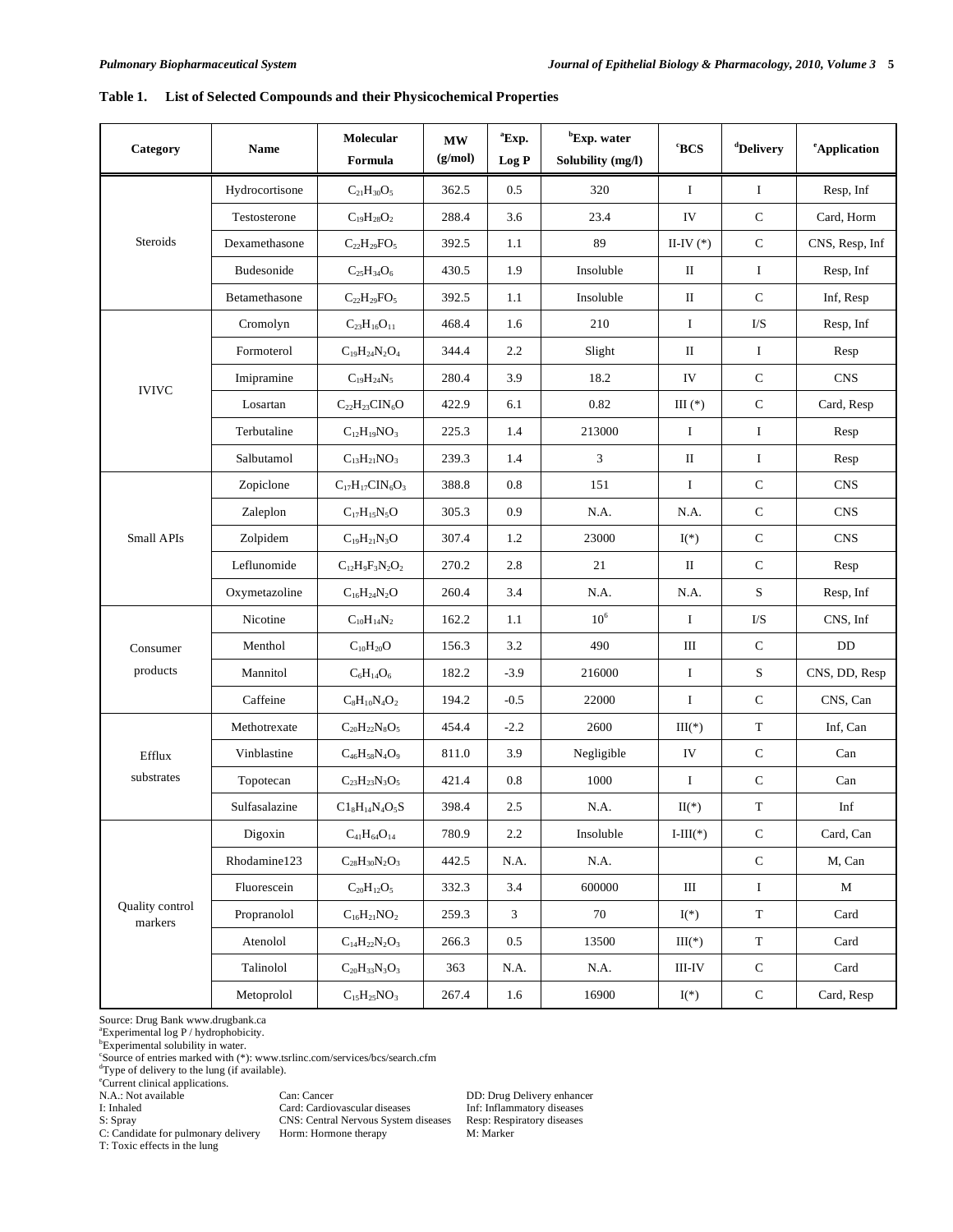| Hydrocortisone<br>Reconstructed human cornea<br>$5.41 \pm 0.4$ (ab)<br>Pig nasal mucosa - liquid mucosal interface<br>$32.24 \pm 31.12$ (ab)<br>Pig nasal mucosa - air mucosal interface<br>$9.82 \pm 11.41$ (ab)<br>HT29-18-C1 intestinal cells<br>$4.8$ (ab)<br>Testosterone<br>3(ab)<br>mucus secreting HT29-MTX<br>Caco-2<br>$4.8$ (ab)<br>TR146 (human buccal epithelium)<br>$24.1 \pm 0.4$ (ab)<br>Primary tracheal epithelial cells - Air-interfaced culture<br>$9.8 \pm 0.4$ (ab)<br>Primary tracheal epithelial cells - Liquid-covered culture<br>$8.7 \pm 0.3$ (ab)<br>Rabbit cornea<br>$24.2 \pm 1.03$ (ab)<br>Dexamethasone<br>Rabbit conjunctival epithelial cells<br>$4.1 \pm 0.1$ (ab)<br>$6.6 \pm 0.3$ (ba)<br>$Caco-2$<br>$11.4 \pm 0.9$ (ab)<br>pAEpCs<br>$2.65 \pm 0.49$ (ab)*<br>$2.80 \pm 0.2$ (ba)*<br>Caco-2<br>$10.7 \pm 2.6$ (ab)<br>$8.7 \pm 3.9$ (ba)<br><b>Budesonide</b><br>Calu-3<br>$5.33 \pm 0.95$ (ab)<br>$4.11 \pm 0.19$ (ba)<br>Human nasal cells<br>$17.1 \pm 1.9$ (ab)<br>Betamethasone<br>N.A.<br>N.A.<br>Caco-2<br>$0.1 \pm 0.03$ (ab)<br>Cromolyn<br>$0.1 \pm 0.02$ (ba)<br>Caco-2<br>$1.9 \pm 1.4$ (ab)<br>Formoterol<br>$2.1 \pm 1.5$ (ba)<br>$Caco-2$<br>$10.8$ (ab)<br>Imipramine<br>$12.1$ (ba)<br>$Caco-2$<br>$1.0 \pm 0.4$ (ab)<br>Losartan<br>$3.7 \pm 0.3$ (ba)<br>$0.78 \pm 0.41$ (ab)<br>$Caco-2$<br>$0.8 \pm 0.5$ (ab)<br>Terbutaline<br>$0.4 \pm 0.25$ (ba)<br>$1.1 \pm 0.5$ (ba)<br>Salbutamol<br>N.A.<br>N.A.<br>N.A.<br>Zopiclone<br>N.A.<br>N.A.<br>N.A.<br>Zaleplon<br>Zolpidem<br>N.A.<br>N.A.<br>Leflunomide<br>N.A.<br>N.A.<br>Oxymetazoline<br>$\rm N.A.$<br>N.A. | Compound | Model system | Apparent permeability $(10^{-6}$ cm/s) |
|---------------------------------------------------------------------------------------------------------------------------------------------------------------------------------------------------------------------------------------------------------------------------------------------------------------------------------------------------------------------------------------------------------------------------------------------------------------------------------------------------------------------------------------------------------------------------------------------------------------------------------------------------------------------------------------------------------------------------------------------------------------------------------------------------------------------------------------------------------------------------------------------------------------------------------------------------------------------------------------------------------------------------------------------------------------------------------------------------------------------------------------------------------------------------------------------------------------------------------------------------------------------------------------------------------------------------------------------------------------------------------------------------------------------------------------------------------------------------------------------------------------------------------------------------------------------------------------------------------------------------------|----------|--------------|----------------------------------------|
|                                                                                                                                                                                                                                                                                                                                                                                                                                                                                                                                                                                                                                                                                                                                                                                                                                                                                                                                                                                                                                                                                                                                                                                                                                                                                                                                                                                                                                                                                                                                                                                                                                 |          |              |                                        |
|                                                                                                                                                                                                                                                                                                                                                                                                                                                                                                                                                                                                                                                                                                                                                                                                                                                                                                                                                                                                                                                                                                                                                                                                                                                                                                                                                                                                                                                                                                                                                                                                                                 |          |              |                                        |
|                                                                                                                                                                                                                                                                                                                                                                                                                                                                                                                                                                                                                                                                                                                                                                                                                                                                                                                                                                                                                                                                                                                                                                                                                                                                                                                                                                                                                                                                                                                                                                                                                                 |          |              |                                        |
|                                                                                                                                                                                                                                                                                                                                                                                                                                                                                                                                                                                                                                                                                                                                                                                                                                                                                                                                                                                                                                                                                                                                                                                                                                                                                                                                                                                                                                                                                                                                                                                                                                 |          |              |                                        |
|                                                                                                                                                                                                                                                                                                                                                                                                                                                                                                                                                                                                                                                                                                                                                                                                                                                                                                                                                                                                                                                                                                                                                                                                                                                                                                                                                                                                                                                                                                                                                                                                                                 |          |              |                                        |
|                                                                                                                                                                                                                                                                                                                                                                                                                                                                                                                                                                                                                                                                                                                                                                                                                                                                                                                                                                                                                                                                                                                                                                                                                                                                                                                                                                                                                                                                                                                                                                                                                                 |          |              |                                        |
|                                                                                                                                                                                                                                                                                                                                                                                                                                                                                                                                                                                                                                                                                                                                                                                                                                                                                                                                                                                                                                                                                                                                                                                                                                                                                                                                                                                                                                                                                                                                                                                                                                 |          |              |                                        |
|                                                                                                                                                                                                                                                                                                                                                                                                                                                                                                                                                                                                                                                                                                                                                                                                                                                                                                                                                                                                                                                                                                                                                                                                                                                                                                                                                                                                                                                                                                                                                                                                                                 |          |              |                                        |
|                                                                                                                                                                                                                                                                                                                                                                                                                                                                                                                                                                                                                                                                                                                                                                                                                                                                                                                                                                                                                                                                                                                                                                                                                                                                                                                                                                                                                                                                                                                                                                                                                                 |          |              |                                        |
|                                                                                                                                                                                                                                                                                                                                                                                                                                                                                                                                                                                                                                                                                                                                                                                                                                                                                                                                                                                                                                                                                                                                                                                                                                                                                                                                                                                                                                                                                                                                                                                                                                 |          |              |                                        |
|                                                                                                                                                                                                                                                                                                                                                                                                                                                                                                                                                                                                                                                                                                                                                                                                                                                                                                                                                                                                                                                                                                                                                                                                                                                                                                                                                                                                                                                                                                                                                                                                                                 |          |              |                                        |
|                                                                                                                                                                                                                                                                                                                                                                                                                                                                                                                                                                                                                                                                                                                                                                                                                                                                                                                                                                                                                                                                                                                                                                                                                                                                                                                                                                                                                                                                                                                                                                                                                                 |          |              |                                        |
|                                                                                                                                                                                                                                                                                                                                                                                                                                                                                                                                                                                                                                                                                                                                                                                                                                                                                                                                                                                                                                                                                                                                                                                                                                                                                                                                                                                                                                                                                                                                                                                                                                 |          |              |                                        |
|                                                                                                                                                                                                                                                                                                                                                                                                                                                                                                                                                                                                                                                                                                                                                                                                                                                                                                                                                                                                                                                                                                                                                                                                                                                                                                                                                                                                                                                                                                                                                                                                                                 |          |              |                                        |
|                                                                                                                                                                                                                                                                                                                                                                                                                                                                                                                                                                                                                                                                                                                                                                                                                                                                                                                                                                                                                                                                                                                                                                                                                                                                                                                                                                                                                                                                                                                                                                                                                                 |          |              |                                        |
|                                                                                                                                                                                                                                                                                                                                                                                                                                                                                                                                                                                                                                                                                                                                                                                                                                                                                                                                                                                                                                                                                                                                                                                                                                                                                                                                                                                                                                                                                                                                                                                                                                 |          |              |                                        |
|                                                                                                                                                                                                                                                                                                                                                                                                                                                                                                                                                                                                                                                                                                                                                                                                                                                                                                                                                                                                                                                                                                                                                                                                                                                                                                                                                                                                                                                                                                                                                                                                                                 |          |              |                                        |
|                                                                                                                                                                                                                                                                                                                                                                                                                                                                                                                                                                                                                                                                                                                                                                                                                                                                                                                                                                                                                                                                                                                                                                                                                                                                                                                                                                                                                                                                                                                                                                                                                                 |          |              |                                        |
|                                                                                                                                                                                                                                                                                                                                                                                                                                                                                                                                                                                                                                                                                                                                                                                                                                                                                                                                                                                                                                                                                                                                                                                                                                                                                                                                                                                                                                                                                                                                                                                                                                 |          |              |                                        |
|                                                                                                                                                                                                                                                                                                                                                                                                                                                                                                                                                                                                                                                                                                                                                                                                                                                                                                                                                                                                                                                                                                                                                                                                                                                                                                                                                                                                                                                                                                                                                                                                                                 |          |              |                                        |
|                                                                                                                                                                                                                                                                                                                                                                                                                                                                                                                                                                                                                                                                                                                                                                                                                                                                                                                                                                                                                                                                                                                                                                                                                                                                                                                                                                                                                                                                                                                                                                                                                                 |          |              |                                        |
|                                                                                                                                                                                                                                                                                                                                                                                                                                                                                                                                                                                                                                                                                                                                                                                                                                                                                                                                                                                                                                                                                                                                                                                                                                                                                                                                                                                                                                                                                                                                                                                                                                 |          |              |                                        |
|                                                                                                                                                                                                                                                                                                                                                                                                                                                                                                                                                                                                                                                                                                                                                                                                                                                                                                                                                                                                                                                                                                                                                                                                                                                                                                                                                                                                                                                                                                                                                                                                                                 |          |              |                                        |
|                                                                                                                                                                                                                                                                                                                                                                                                                                                                                                                                                                                                                                                                                                                                                                                                                                                                                                                                                                                                                                                                                                                                                                                                                                                                                                                                                                                                                                                                                                                                                                                                                                 |          |              |                                        |
|                                                                                                                                                                                                                                                                                                                                                                                                                                                                                                                                                                                                                                                                                                                                                                                                                                                                                                                                                                                                                                                                                                                                                                                                                                                                                                                                                                                                                                                                                                                                                                                                                                 |          |              |                                        |
|                                                                                                                                                                                                                                                                                                                                                                                                                                                                                                                                                                                                                                                                                                                                                                                                                                                                                                                                                                                                                                                                                                                                                                                                                                                                                                                                                                                                                                                                                                                                                                                                                                 |          |              |                                        |
|                                                                                                                                                                                                                                                                                                                                                                                                                                                                                                                                                                                                                                                                                                                                                                                                                                                                                                                                                                                                                                                                                                                                                                                                                                                                                                                                                                                                                                                                                                                                                                                                                                 |          |              |                                        |
|                                                                                                                                                                                                                                                                                                                                                                                                                                                                                                                                                                                                                                                                                                                                                                                                                                                                                                                                                                                                                                                                                                                                                                                                                                                                                                                                                                                                                                                                                                                                                                                                                                 |          |              |                                        |
|                                                                                                                                                                                                                                                                                                                                                                                                                                                                                                                                                                                                                                                                                                                                                                                                                                                                                                                                                                                                                                                                                                                                                                                                                                                                                                                                                                                                                                                                                                                                                                                                                                 |          |              |                                        |
|                                                                                                                                                                                                                                                                                                                                                                                                                                                                                                                                                                                                                                                                                                                                                                                                                                                                                                                                                                                                                                                                                                                                                                                                                                                                                                                                                                                                                                                                                                                                                                                                                                 |          |              |                                        |
|                                                                                                                                                                                                                                                                                                                                                                                                                                                                                                                                                                                                                                                                                                                                                                                                                                                                                                                                                                                                                                                                                                                                                                                                                                                                                                                                                                                                                                                                                                                                                                                                                                 |          |              |                                        |
|                                                                                                                                                                                                                                                                                                                                                                                                                                                                                                                                                                                                                                                                                                                                                                                                                                                                                                                                                                                                                                                                                                                                                                                                                                                                                                                                                                                                                                                                                                                                                                                                                                 |          |              |                                        |
|                                                                                                                                                                                                                                                                                                                                                                                                                                                                                                                                                                                                                                                                                                                                                                                                                                                                                                                                                                                                                                                                                                                                                                                                                                                                                                                                                                                                                                                                                                                                                                                                                                 |          |              |                                        |
|                                                                                                                                                                                                                                                                                                                                                                                                                                                                                                                                                                                                                                                                                                                                                                                                                                                                                                                                                                                                                                                                                                                                                                                                                                                                                                                                                                                                                                                                                                                                                                                                                                 |          |              |                                        |
|                                                                                                                                                                                                                                                                                                                                                                                                                                                                                                                                                                                                                                                                                                                                                                                                                                                                                                                                                                                                                                                                                                                                                                                                                                                                                                                                                                                                                                                                                                                                                                                                                                 |          |              |                                        |
|                                                                                                                                                                                                                                                                                                                                                                                                                                                                                                                                                                                                                                                                                                                                                                                                                                                                                                                                                                                                                                                                                                                                                                                                                                                                                                                                                                                                                                                                                                                                                                                                                                 |          |              |                                        |
|                                                                                                                                                                                                                                                                                                                                                                                                                                                                                                                                                                                                                                                                                                                                                                                                                                                                                                                                                                                                                                                                                                                                                                                                                                                                                                                                                                                                                                                                                                                                                                                                                                 |          |              |                                        |
|                                                                                                                                                                                                                                                                                                                                                                                                                                                                                                                                                                                                                                                                                                                                                                                                                                                                                                                                                                                                                                                                                                                                                                                                                                                                                                                                                                                                                                                                                                                                                                                                                                 |          |              |                                        |
|                                                                                                                                                                                                                                                                                                                                                                                                                                                                                                                                                                                                                                                                                                                                                                                                                                                                                                                                                                                                                                                                                                                                                                                                                                                                                                                                                                                                                                                                                                                                                                                                                                 |          |              |                                        |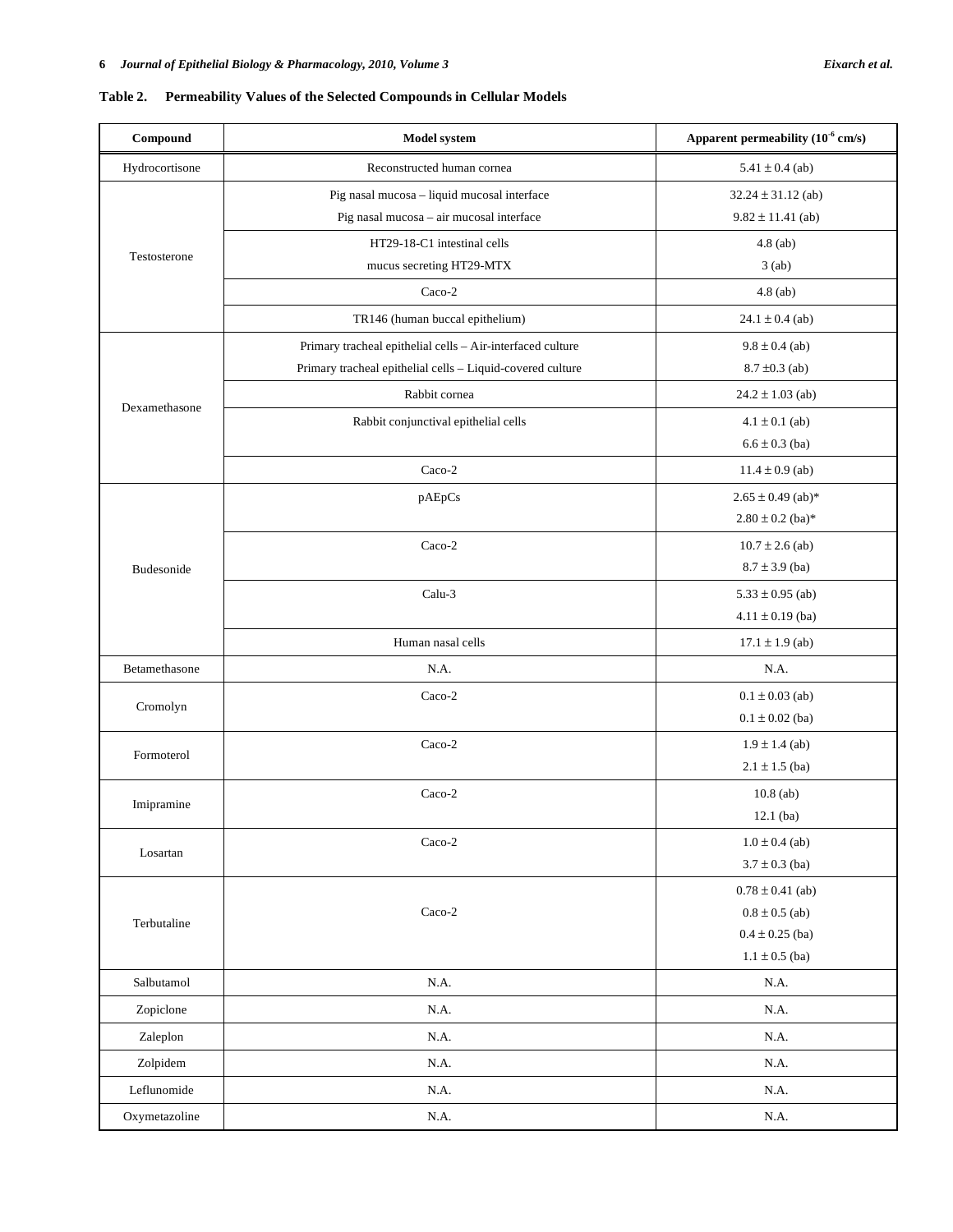| $(Table 2)$ . Contd |  |
|---------------------|--|
|                     |  |

| TR146 (human buccal epithelium)<br>$65.4 \pm 5.2$ (ab)<br>Nicotine<br>Porcine buccal mucosa<br>$0.0154 \pm 0.012$ (ab)<br>Menthol<br>N.A.<br>N.A.<br>Pig nasal mucosa - liquid mucosal interface<br>$3.12 \pm 1.72$ (ab)<br>Pig nasal mucosa - air mucosal interface<br>$2.26 \pm 1.42$ (ab)<br>$0.27 \pm 0.02$ (ab)*<br>Calu-3<br>$0.27 \pm 0.08$ (ba)*<br>Rabbit cornea<br>$8.99 \pm 1.43$ (ab)<br>Rabbit sclera<br>$6.18 \pm 1.08$ (ab)<br>$0.82 \pm 0.09$ (ab)<br>$0.54 \pm 0.21$ (ab)<br>Caco-2<br>$0.64 \pm 0.04$ (ab)<br>Mannitol<br>$0.2 \pm 0.3$ (ab)<br>0.5<br>Rabbit conjunctival epithelial cells<br>$0.1$ (ab)<br>$0.09$ (ba)<br>Primary tracheal epithelial cells - Air-interfaced culture<br>$0.12 \pm 0.03$ (ab)<br>Primary tracheal epithelial cells - Liquid-covered culture<br>$0.28 \pm 0.06$ (ab)<br>Rabbit alveolar epithelial primary cells<br>$0.101 \pm 0.003$ (ab)<br>TR146 (human buccal epithelium)<br>$3 \pm 1.2$ (ab)<br><b>MDCK</b><br>$2.41 \pm 0.06$ (ab)<br>Caffeine<br>Porcine buccal mucosa<br>$18.9 \pm 3.1$<br>N.A.<br>Methotrexate<br>N.A.<br>$1.77$ (ab)<br>Rat alveolar epithelial cells<br>5.71 (ba)<br>$Caco-2$<br>Vinblastine<br>$5.4$ (ab)<br>16.28 (ba)<br><b>MDCK</b><br>$1.5$ (ab)<br>N.A.<br>N.A.<br>Topotecan<br>N.A.<br>Sulfasalazine<br>N.A.<br>$1.91 \pm 0.27$ (ab)*<br>pAEpCs<br>$2.12 \pm 0.25$ (ba)*<br>Digoxin<br>$0.42 \pm 0.07$ (ab)*<br>Calu-3<br>$2.07 \pm 0.11$ (ba)*<br>$0.77 \pm 0.27$ (ab)*<br>pAEpCs<br>$0.89 \pm 0.19$ (ba)*<br>$0.49 \pm 0.24$ (ab)*<br>Calu-3<br>$3.01 \pm 0.71$ (ba)*<br>$1.41 \pm 0.78$ (ab)<br>hAEpCs<br>Rhodamine123<br>$4.35 \pm 2.15$ (ba)<br>$2.82 \pm 0.81$ (ab)<br>Normal human bronchial epithelial cells<br>$8.31 \pm 2.15$ (ba)<br>$0.116 \pm 0.019$ (ab)<br>$Caco-2$<br>$1.42 \pm 0.16$ (ba) | Compound | <b>Model system</b> | Apparent permeability (10 <sup>-6</sup> cm/s) |
|------------------------------------------------------------------------------------------------------------------------------------------------------------------------------------------------------------------------------------------------------------------------------------------------------------------------------------------------------------------------------------------------------------------------------------------------------------------------------------------------------------------------------------------------------------------------------------------------------------------------------------------------------------------------------------------------------------------------------------------------------------------------------------------------------------------------------------------------------------------------------------------------------------------------------------------------------------------------------------------------------------------------------------------------------------------------------------------------------------------------------------------------------------------------------------------------------------------------------------------------------------------------------------------------------------------------------------------------------------------------------------------------------------------------------------------------------------------------------------------------------------------------------------------------------------------------------------------------------------------------------------------------------------------------------------------------------------------------------------------------------------------------------------------------|----------|---------------------|-----------------------------------------------|
|                                                                                                                                                                                                                                                                                                                                                                                                                                                                                                                                                                                                                                                                                                                                                                                                                                                                                                                                                                                                                                                                                                                                                                                                                                                                                                                                                                                                                                                                                                                                                                                                                                                                                                                                                                                                |          |                     |                                               |
|                                                                                                                                                                                                                                                                                                                                                                                                                                                                                                                                                                                                                                                                                                                                                                                                                                                                                                                                                                                                                                                                                                                                                                                                                                                                                                                                                                                                                                                                                                                                                                                                                                                                                                                                                                                                |          |                     |                                               |
|                                                                                                                                                                                                                                                                                                                                                                                                                                                                                                                                                                                                                                                                                                                                                                                                                                                                                                                                                                                                                                                                                                                                                                                                                                                                                                                                                                                                                                                                                                                                                                                                                                                                                                                                                                                                |          |                     |                                               |
|                                                                                                                                                                                                                                                                                                                                                                                                                                                                                                                                                                                                                                                                                                                                                                                                                                                                                                                                                                                                                                                                                                                                                                                                                                                                                                                                                                                                                                                                                                                                                                                                                                                                                                                                                                                                |          |                     |                                               |
|                                                                                                                                                                                                                                                                                                                                                                                                                                                                                                                                                                                                                                                                                                                                                                                                                                                                                                                                                                                                                                                                                                                                                                                                                                                                                                                                                                                                                                                                                                                                                                                                                                                                                                                                                                                                |          |                     |                                               |
|                                                                                                                                                                                                                                                                                                                                                                                                                                                                                                                                                                                                                                                                                                                                                                                                                                                                                                                                                                                                                                                                                                                                                                                                                                                                                                                                                                                                                                                                                                                                                                                                                                                                                                                                                                                                |          |                     |                                               |
|                                                                                                                                                                                                                                                                                                                                                                                                                                                                                                                                                                                                                                                                                                                                                                                                                                                                                                                                                                                                                                                                                                                                                                                                                                                                                                                                                                                                                                                                                                                                                                                                                                                                                                                                                                                                |          |                     |                                               |
|                                                                                                                                                                                                                                                                                                                                                                                                                                                                                                                                                                                                                                                                                                                                                                                                                                                                                                                                                                                                                                                                                                                                                                                                                                                                                                                                                                                                                                                                                                                                                                                                                                                                                                                                                                                                |          |                     |                                               |
|                                                                                                                                                                                                                                                                                                                                                                                                                                                                                                                                                                                                                                                                                                                                                                                                                                                                                                                                                                                                                                                                                                                                                                                                                                                                                                                                                                                                                                                                                                                                                                                                                                                                                                                                                                                                |          |                     |                                               |
|                                                                                                                                                                                                                                                                                                                                                                                                                                                                                                                                                                                                                                                                                                                                                                                                                                                                                                                                                                                                                                                                                                                                                                                                                                                                                                                                                                                                                                                                                                                                                                                                                                                                                                                                                                                                |          |                     |                                               |
|                                                                                                                                                                                                                                                                                                                                                                                                                                                                                                                                                                                                                                                                                                                                                                                                                                                                                                                                                                                                                                                                                                                                                                                                                                                                                                                                                                                                                                                                                                                                                                                                                                                                                                                                                                                                |          |                     |                                               |
|                                                                                                                                                                                                                                                                                                                                                                                                                                                                                                                                                                                                                                                                                                                                                                                                                                                                                                                                                                                                                                                                                                                                                                                                                                                                                                                                                                                                                                                                                                                                                                                                                                                                                                                                                                                                |          |                     |                                               |
|                                                                                                                                                                                                                                                                                                                                                                                                                                                                                                                                                                                                                                                                                                                                                                                                                                                                                                                                                                                                                                                                                                                                                                                                                                                                                                                                                                                                                                                                                                                                                                                                                                                                                                                                                                                                |          |                     |                                               |
|                                                                                                                                                                                                                                                                                                                                                                                                                                                                                                                                                                                                                                                                                                                                                                                                                                                                                                                                                                                                                                                                                                                                                                                                                                                                                                                                                                                                                                                                                                                                                                                                                                                                                                                                                                                                |          |                     |                                               |
|                                                                                                                                                                                                                                                                                                                                                                                                                                                                                                                                                                                                                                                                                                                                                                                                                                                                                                                                                                                                                                                                                                                                                                                                                                                                                                                                                                                                                                                                                                                                                                                                                                                                                                                                                                                                |          |                     |                                               |
|                                                                                                                                                                                                                                                                                                                                                                                                                                                                                                                                                                                                                                                                                                                                                                                                                                                                                                                                                                                                                                                                                                                                                                                                                                                                                                                                                                                                                                                                                                                                                                                                                                                                                                                                                                                                |          |                     |                                               |
|                                                                                                                                                                                                                                                                                                                                                                                                                                                                                                                                                                                                                                                                                                                                                                                                                                                                                                                                                                                                                                                                                                                                                                                                                                                                                                                                                                                                                                                                                                                                                                                                                                                                                                                                                                                                |          |                     |                                               |
|                                                                                                                                                                                                                                                                                                                                                                                                                                                                                                                                                                                                                                                                                                                                                                                                                                                                                                                                                                                                                                                                                                                                                                                                                                                                                                                                                                                                                                                                                                                                                                                                                                                                                                                                                                                                |          |                     |                                               |
|                                                                                                                                                                                                                                                                                                                                                                                                                                                                                                                                                                                                                                                                                                                                                                                                                                                                                                                                                                                                                                                                                                                                                                                                                                                                                                                                                                                                                                                                                                                                                                                                                                                                                                                                                                                                |          |                     |                                               |
|                                                                                                                                                                                                                                                                                                                                                                                                                                                                                                                                                                                                                                                                                                                                                                                                                                                                                                                                                                                                                                                                                                                                                                                                                                                                                                                                                                                                                                                                                                                                                                                                                                                                                                                                                                                                |          |                     |                                               |
|                                                                                                                                                                                                                                                                                                                                                                                                                                                                                                                                                                                                                                                                                                                                                                                                                                                                                                                                                                                                                                                                                                                                                                                                                                                                                                                                                                                                                                                                                                                                                                                                                                                                                                                                                                                                |          |                     |                                               |
|                                                                                                                                                                                                                                                                                                                                                                                                                                                                                                                                                                                                                                                                                                                                                                                                                                                                                                                                                                                                                                                                                                                                                                                                                                                                                                                                                                                                                                                                                                                                                                                                                                                                                                                                                                                                |          |                     |                                               |
|                                                                                                                                                                                                                                                                                                                                                                                                                                                                                                                                                                                                                                                                                                                                                                                                                                                                                                                                                                                                                                                                                                                                                                                                                                                                                                                                                                                                                                                                                                                                                                                                                                                                                                                                                                                                |          |                     |                                               |
|                                                                                                                                                                                                                                                                                                                                                                                                                                                                                                                                                                                                                                                                                                                                                                                                                                                                                                                                                                                                                                                                                                                                                                                                                                                                                                                                                                                                                                                                                                                                                                                                                                                                                                                                                                                                |          |                     |                                               |
|                                                                                                                                                                                                                                                                                                                                                                                                                                                                                                                                                                                                                                                                                                                                                                                                                                                                                                                                                                                                                                                                                                                                                                                                                                                                                                                                                                                                                                                                                                                                                                                                                                                                                                                                                                                                |          |                     |                                               |
|                                                                                                                                                                                                                                                                                                                                                                                                                                                                                                                                                                                                                                                                                                                                                                                                                                                                                                                                                                                                                                                                                                                                                                                                                                                                                                                                                                                                                                                                                                                                                                                                                                                                                                                                                                                                |          |                     |                                               |
|                                                                                                                                                                                                                                                                                                                                                                                                                                                                                                                                                                                                                                                                                                                                                                                                                                                                                                                                                                                                                                                                                                                                                                                                                                                                                                                                                                                                                                                                                                                                                                                                                                                                                                                                                                                                |          |                     |                                               |
|                                                                                                                                                                                                                                                                                                                                                                                                                                                                                                                                                                                                                                                                                                                                                                                                                                                                                                                                                                                                                                                                                                                                                                                                                                                                                                                                                                                                                                                                                                                                                                                                                                                                                                                                                                                                |          |                     |                                               |
|                                                                                                                                                                                                                                                                                                                                                                                                                                                                                                                                                                                                                                                                                                                                                                                                                                                                                                                                                                                                                                                                                                                                                                                                                                                                                                                                                                                                                                                                                                                                                                                                                                                                                                                                                                                                |          |                     |                                               |
|                                                                                                                                                                                                                                                                                                                                                                                                                                                                                                                                                                                                                                                                                                                                                                                                                                                                                                                                                                                                                                                                                                                                                                                                                                                                                                                                                                                                                                                                                                                                                                                                                                                                                                                                                                                                |          |                     |                                               |
|                                                                                                                                                                                                                                                                                                                                                                                                                                                                                                                                                                                                                                                                                                                                                                                                                                                                                                                                                                                                                                                                                                                                                                                                                                                                                                                                                                                                                                                                                                                                                                                                                                                                                                                                                                                                |          |                     |                                               |
|                                                                                                                                                                                                                                                                                                                                                                                                                                                                                                                                                                                                                                                                                                                                                                                                                                                                                                                                                                                                                                                                                                                                                                                                                                                                                                                                                                                                                                                                                                                                                                                                                                                                                                                                                                                                |          |                     |                                               |
|                                                                                                                                                                                                                                                                                                                                                                                                                                                                                                                                                                                                                                                                                                                                                                                                                                                                                                                                                                                                                                                                                                                                                                                                                                                                                                                                                                                                                                                                                                                                                                                                                                                                                                                                                                                                |          |                     |                                               |
|                                                                                                                                                                                                                                                                                                                                                                                                                                                                                                                                                                                                                                                                                                                                                                                                                                                                                                                                                                                                                                                                                                                                                                                                                                                                                                                                                                                                                                                                                                                                                                                                                                                                                                                                                                                                |          |                     |                                               |
|                                                                                                                                                                                                                                                                                                                                                                                                                                                                                                                                                                                                                                                                                                                                                                                                                                                                                                                                                                                                                                                                                                                                                                                                                                                                                                                                                                                                                                                                                                                                                                                                                                                                                                                                                                                                |          |                     |                                               |
|                                                                                                                                                                                                                                                                                                                                                                                                                                                                                                                                                                                                                                                                                                                                                                                                                                                                                                                                                                                                                                                                                                                                                                                                                                                                                                                                                                                                                                                                                                                                                                                                                                                                                                                                                                                                |          |                     |                                               |
|                                                                                                                                                                                                                                                                                                                                                                                                                                                                                                                                                                                                                                                                                                                                                                                                                                                                                                                                                                                                                                                                                                                                                                                                                                                                                                                                                                                                                                                                                                                                                                                                                                                                                                                                                                                                |          |                     |                                               |
|                                                                                                                                                                                                                                                                                                                                                                                                                                                                                                                                                                                                                                                                                                                                                                                                                                                                                                                                                                                                                                                                                                                                                                                                                                                                                                                                                                                                                                                                                                                                                                                                                                                                                                                                                                                                |          |                     |                                               |
|                                                                                                                                                                                                                                                                                                                                                                                                                                                                                                                                                                                                                                                                                                                                                                                                                                                                                                                                                                                                                                                                                                                                                                                                                                                                                                                                                                                                                                                                                                                                                                                                                                                                                                                                                                                                |          |                     |                                               |
|                                                                                                                                                                                                                                                                                                                                                                                                                                                                                                                                                                                                                                                                                                                                                                                                                                                                                                                                                                                                                                                                                                                                                                                                                                                                                                                                                                                                                                                                                                                                                                                                                                                                                                                                                                                                |          |                     |                                               |
|                                                                                                                                                                                                                                                                                                                                                                                                                                                                                                                                                                                                                                                                                                                                                                                                                                                                                                                                                                                                                                                                                                                                                                                                                                                                                                                                                                                                                                                                                                                                                                                                                                                                                                                                                                                                |          |                     |                                               |
| $10.4 \pm 1.5$ (ba)                                                                                                                                                                                                                                                                                                                                                                                                                                                                                                                                                                                                                                                                                                                                                                                                                                                                                                                                                                                                                                                                                                                                                                                                                                                                                                                                                                                                                                                                                                                                                                                                                                                                                                                                                                            |          |                     |                                               |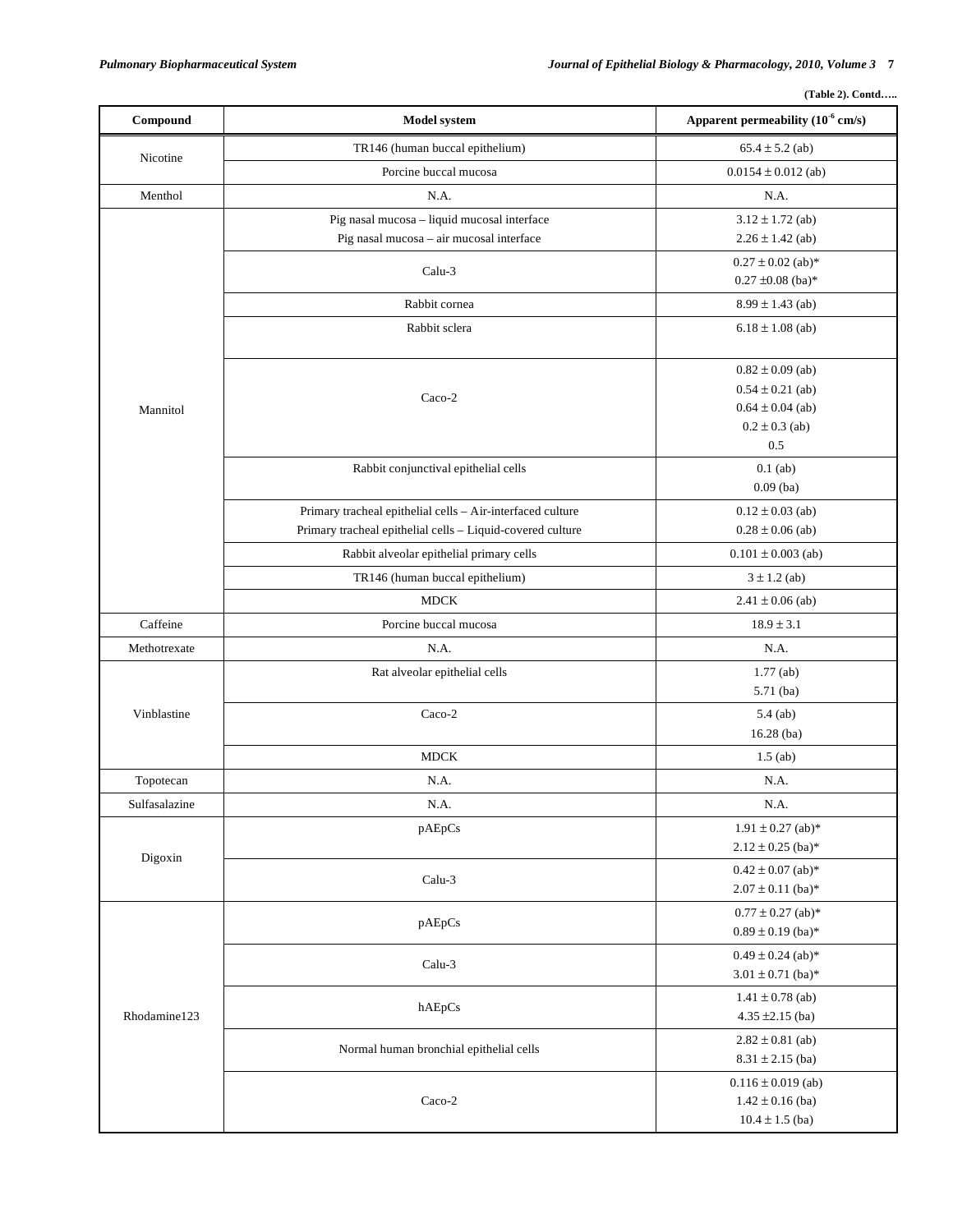# **(Table 2). Contd…..**

| Compound    | Model system                                               | Apparent permeability $(10^{-6}$ cm/s) |
|-------------|------------------------------------------------------------|----------------------------------------|
|             | Calu-3                                                     | $0.18 \pm 0.03$ (ab)*                  |
|             |                                                            | $2.19 \pm 0.20$ (ba)*                  |
|             | pAEpC                                                      | $0.37 \pm 0.17$ (ab)*                  |
| Fluorescein | HT29-18-C1 intestinal cells                                | $0.8$ (ab)                             |
|             | Calu-3 (LCC conditions)                                    | $1.48 \pm 0.19$ (ab)                   |
|             | Calu-3 (AIC conditions)                                    | $3.36 \pm 0.47$ (ab)                   |
|             |                                                            | $0.121 \pm 0.019$ (ab)                 |
|             | hAEpC                                                      | $0.104 \pm 0.016$ (ba)                 |
|             | Calu-3                                                     | $20.27 \pm 4.75$ (ab)*                 |
|             |                                                            | $15.26 \pm 2.40$ (ba)*                 |
|             | pAEpC                                                      | $26.61 \pm 7.93$ (ab)*                 |
|             |                                                            | $7.4 \pm 2.5$ (ab)                     |
|             |                                                            | $14.5$ (ab)                            |
|             |                                                            | $13.5 \pm 0.34$ (ab)                   |
| Propranolol | Caco-2                                                     | $41.91 \pm 4.31$ (ab)                  |
|             |                                                            | $43.03 \pm 3.64$ (ab)                  |
|             |                                                            | $29.4 \pm 2$ (ab)                      |
|             |                                                            | $23$ (ab)                              |
|             |                                                            | $41.91 \pm 4.31$ (ab)                  |
|             | Primary tracheal epithelial cells - Air-interfaced culture | $31.7 \pm 8$ (ab)                      |
|             | Primary tracheal epithelial cells - Liquid-covered culture | $23.8 \pm 3$ (ab)                      |
|             |                                                            | $0.422$ (ab)                           |
|             |                                                            | $0.203 \pm 0.004$ (ab)                 |
|             | Caco-2                                                     | $0.2 \pm 0.01$ (ab)                    |
| Atenolol    |                                                            | $0.8 \pm 0.3$ (ab)                     |
|             |                                                            | $0.203 \pm 0.004$ (ab)                 |
|             |                                                            | $0.47$ (ab)                            |
|             | HT29-18C                                                   | $4.2$ (ab)                             |
| Talinolol   | $Caco-2$                                                   | $0.3 \pm 0.01$ (ab)                    |
|             |                                                            | $1.2 \pm 0.1$ (ba)                     |
|             | pAEpC                                                      | $18.04 \pm 0.3$ (ab)*                  |
|             |                                                            | $10.9 \pm 3.7$ (ab)                    |
| Metoprolol  | $Caco-2$                                                   | $7.3 \pm 3.2$ (ba)                     |
|             |                                                            | $26.95 \pm 0.71$ (ab)                  |
|             | 16HBE14o-                                                  | $25.2$ (ab)                            |

ab: apical to basolateral transport direction. ba: basolateral to apical transport direction N.A.: Not available

 $\stackrel{*}{\text{:}}$ own data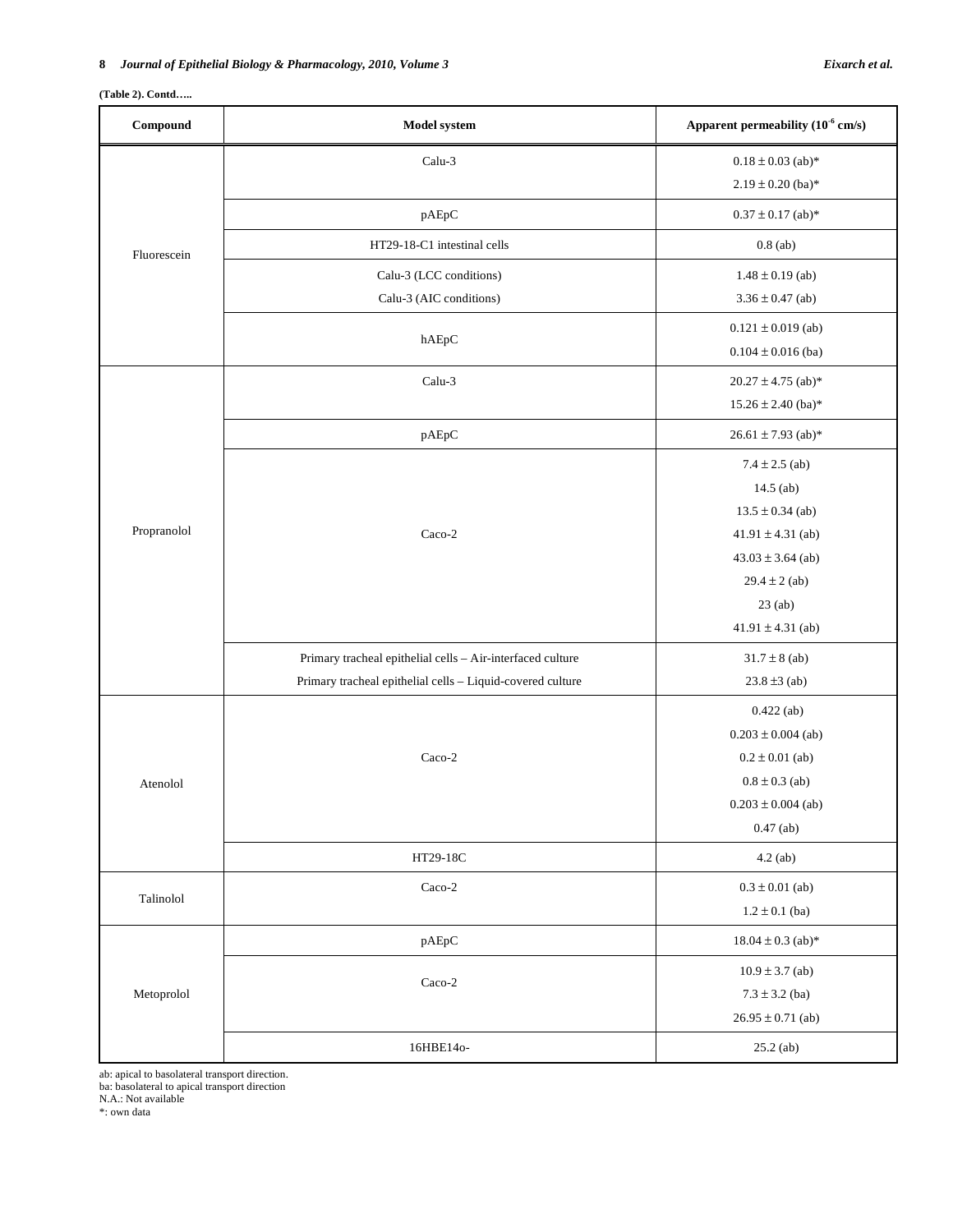# **Table 3. Metabolism of the Selected Compounds**

| Compound                     | Localization                       | Metabolite<br><b>Enzyme</b>                          |                                                                                                                           | <b>Comments</b>                                                                                                                                                    |
|------------------------------|------------------------------------|------------------------------------------------------|---------------------------------------------------------------------------------------------------------------------------|--------------------------------------------------------------------------------------------------------------------------------------------------------------------|
|                              | Target cell                        | 11β-hydroxysteroid<br>dehydrogenase (11HSD)          | Cortisol<br>Cortisone                                                                                                     | Interconversion cortisol-<br>cortisone                                                                                                                             |
| Hydrocortisone<br>(cortisol) | Liver<br>Adipose tissue            | 11HSD1                                               | Cortisol                                                                                                                  | Corticoid regeneration<br>Glucocorticoid receptor acti-<br>vation amplification<br>11HSD1 inhibited by the<br>growth hormone-insuline-like<br>growth factor 1 axis |
|                              | Kidney                             | 11HSD2                                               | Cortisone (inert)                                                                                                         | Cortisol inactivation                                                                                                                                              |
|                              | Liver                              | $5-\alpha$ reductase<br>$5-\beta$ reductase          | Tetrahydrocortisol<br>Tetrahydrocortisone                                                                                 |                                                                                                                                                                    |
|                              | Liver                              | CYP3A4                                               | $6\beta$ -hydroxycortisol                                                                                                 |                                                                                                                                                                    |
| Testosterone                 | Liver<br><b>Testis</b><br>Prostate | $5-\alpha$ reductase                                 | $5-\alpha$ dihydrotestosterone (active)                                                                                   | Androgen receptor<br>Hormonal signal<br>amplification                                                                                                              |
|                              | Muscle<br>Fat tissue               | Aromatase                                            | Estradiol                                                                                                                 | Activity on estrogen<br>receptor                                                                                                                                   |
| Dexamethasone                | Liver                              | 11-dehydro-dexamethasone<br>11HSD System<br>(active) |                                                                                                                           |                                                                                                                                                                    |
| <b>Budesonide</b>            | Lung                               | Esterase                                             | Budesonide-oleate (active)                                                                                                | Prolonged anti-inflammatory<br>activity<br>Improved airway selectivity<br>and efficacy                                                                             |
|                              | Liver                              | CYP3A4                                               | 6-hydroxybudesonide (inactive)                                                                                            |                                                                                                                                                                    |
| Betamethasone                | Liver                              | CYP3A4                                               | 6-β-hydroxybetamethasone<br>11-ketobetamethasone                                                                          |                                                                                                                                                                    |
| Cromolyn                     | $\overline{a}$                     | Not identified                                       |                                                                                                                           | $\overline{\phantom{0}}$                                                                                                                                           |
| Formoterol                   | Liver                              | CYP2D6<br>CYP2C19<br>CYP2C9<br>CYP2A6                | O-demethylated formoterol<br>(inactive glucuronide conjugate)<br>Deformlyated formoterol<br>(inactive sulphate conjugate) |                                                                                                                                                                    |
| Imipramine                   | Liver                              | CYP2C19<br>CYP1A2<br>CYP3A4<br>CYP2D6<br>CYPD2D18    | Nortriptyline (active)<br>N-desmethylclomipramine<br>(active)<br>Desipramine (active)                                     | Contribution to general phar-<br>macological effects<br>Serotonin transporter inhibi-<br>tion<br>Norepinephrine reuptake<br>inhibition                             |
|                              | Liver                              | Uridine-5'-diphosphoglucuronosyltransferase<br>1A4   | Imipramine $N(+)$ -glucuronide                                                                                            |                                                                                                                                                                    |
|                              | <b>Brain</b>                       | Flavin-containing monooxygenase                      | Imipramine N-oxide                                                                                                        | Locally modulate pharmacol-<br>ogical/toxic effects                                                                                                                |
| Losartan                     | Liver                              | CYP3A4<br>CYP2C10                                    | EXP3174 (active)                                                                                                          | Increased potency as<br>antihypertensive<br>Increased duration of action                                                                                           |
|                              |                                    | CYP2C9                                               | <b>EXP3179</b>                                                                                                            | No antihypertensive<br>properties<br>Anti-inflammatory agent                                                                                                       |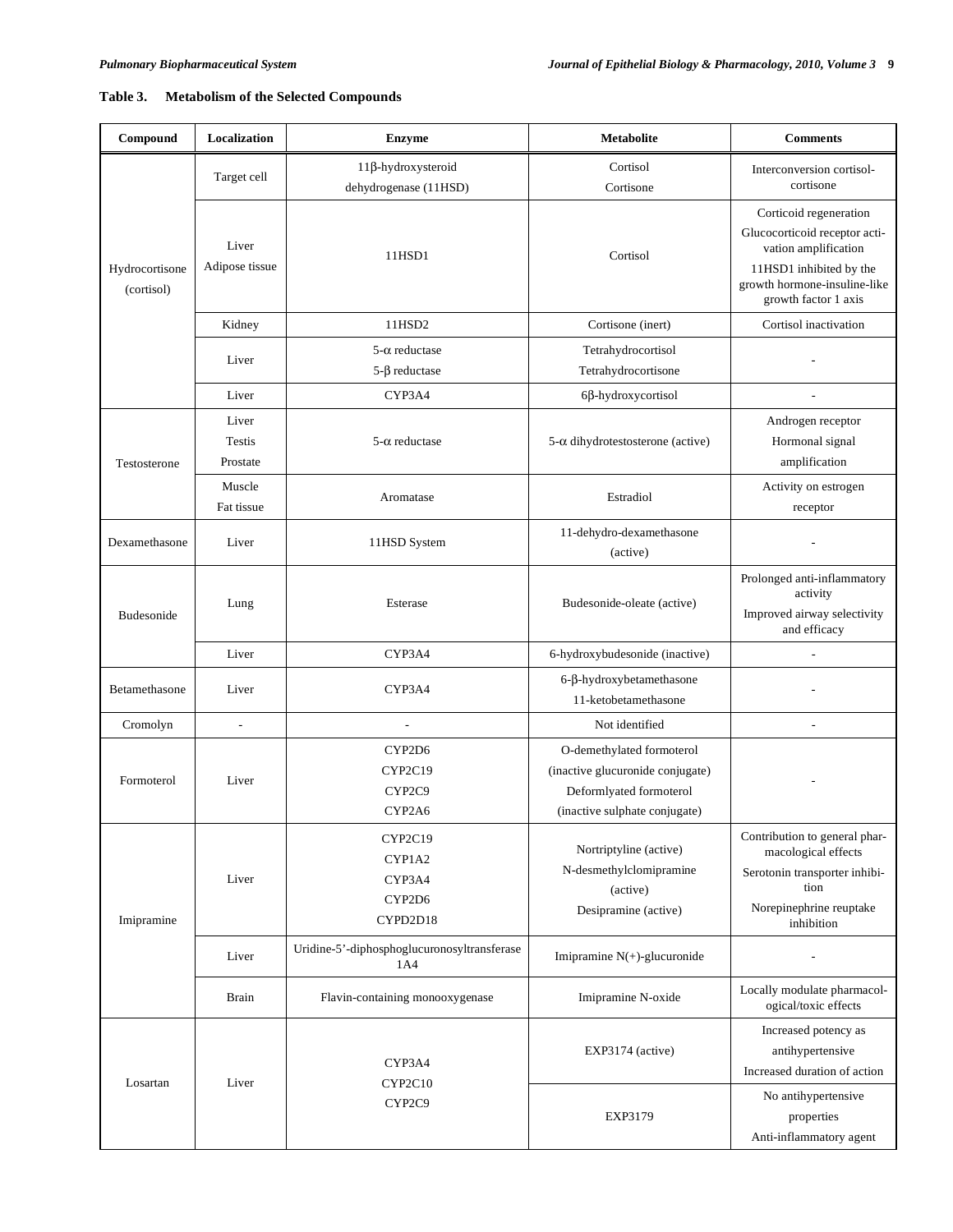# **10** *Journal of Epithelial Biology & Pharmacology, 2010, Volume 3 Eixarch et al.*

# **(Table 3). Contd…..**

| Compound      | Localization                                                      | <b>Enzyme</b>                    | <b>Metabolite</b>                                                       | <b>Comments</b>                                                 |
|---------------|-------------------------------------------------------------------|----------------------------------|-------------------------------------------------------------------------|-----------------------------------------------------------------|
| Terbutaline   | Intestine                                                         | Terbutaline sulphotransferase    | Sulphate conjugate                                                      |                                                                 |
| Salbutamol    | Intestine                                                         | Sulphotransferase 1A3            | Sulphate conjugate (inactive)                                           | Extensive metabolism leads to<br>low bioavailability            |
| Zopiclone     | Liver                                                             | CYP3A4                           | N-oxidezopiclone (low activity)                                         |                                                                 |
|               |                                                                   | CYP2C8 (in vitro)                | N-desmethylzopiclone (inactive)                                         |                                                                 |
|               |                                                                   | Aldehyde oxidase                 | 5-oxo-zaleplon (inactive)                                               |                                                                 |
| Zaleplon      | Liver                                                             | CYP3A                            | N-desethyl-5-oxo-zaleplon                                               |                                                                 |
|               |                                                                   |                                  | (inactive)                                                              |                                                                 |
| Zolpidem      | Liver                                                             | CYP3A4                           | Inactive metabolites                                                    |                                                                 |
| Leflunomide   | Intestine                                                         | CYP1A2                           |                                                                         | Rapid metabolism                                                |
|               | Liver                                                             | CYP2C19                          | A771726 (active)                                                        | Metabolite responsible for all<br>the drug's activity in vivo   |
|               |                                                                   |                                  | Hydroxilated metabolites                                                |                                                                 |
|               | Liver                                                             |                                  | Glucuronidated metabolites                                              |                                                                 |
| Oxymetazoline | <b>Nose</b>                                                       |                                  | Glutathione conjugates                                                  |                                                                 |
|               |                                                                   |                                  | Imidazole conjugates                                                    |                                                                 |
|               |                                                                   |                                  | Nicotine-N-glucuronide                                                  |                                                                 |
|               |                                                                   | CYP2A6                           | Cotinine                                                                |                                                                 |
| Nicotine      | Liver                                                             | CYP2B6                           | Cotinine-N-glucuronide                                                  |                                                                 |
|               |                                                                   | UDP-glucuronosyltransferase 2B10 | Trans-3'-hydroxycotinine                                                |                                                                 |
|               |                                                                   |                                  | Trans-3'-hydroxycotinine-O-<br>glucuronide                              |                                                                 |
|               |                                                                   |                                  |                                                                         |                                                                 |
| Menthol       | UDP-glucuronosyltransferase<br>Liver<br>P450 monooxygenase system |                                  | Menthol-glucuronide<br>Mono-, di-hydroxylated menthol                   | Rapid metabolism                                                |
| Mannitol      | Liver                                                             | P450 monooxiygenase system       |                                                                         |                                                                 |
|               |                                                                   |                                  |                                                                         |                                                                 |
| Caffeine      | Liver                                                             | CYP1A2                           | More than 25 derivatives, some of<br>which with pharmacological proper- | Interindividual variability due<br>to environmental and genetic |
|               |                                                                   | CYP2E1                           | ties                                                                    | factors                                                         |
| Methotrexate  | Liver                                                             | Aldehyde oxidase                 | 7-hydroxy-methotrexate                                                  | $\overline{\phantom{a}}$                                        |
|               | Liver                                                             | CYP3A4                           | O4-deacetylvinblastine                                                  |                                                                 |
| Vinblastine   |                                                                   |                                  | Inactive metabolites                                                    | Catharinine also obtained in                                    |
|               | Serum                                                             | Copper oxidase (ceruloplasmin)   | e.g. Catharinine                                                        | the presence of hydrogen<br>peroxide through Peroxidase         |
|               |                                                                   |                                  |                                                                         |                                                                 |
|               |                                                                   | N-demethylase                    | N-desmethyl topotecan                                                   |                                                                 |
| Topotecan     | Liver                                                             | UDP-glucuronosyltransferase      | Topotecan-O-glucuronide<br>N-desmethyl topotecan-O-                     | Low extent of metabolism                                        |
|               |                                                                   |                                  | glucuronide                                                             |                                                                 |
|               |                                                                   |                                  | Sulfapyridine                                                           | Lower activity than parent                                      |
| Sulfasalazine | Intestine                                                         | Bacterial azo-reductases         | Aminosalicylate                                                         | compound                                                        |
|               |                                                                   |                                  | Digoxigenin bis-digitoxoside                                            |                                                                 |
| Digoxin       | Liver                                                             | CYP3A4                           | Digoxigenin mono-digitoxoside                                           | Minor pathway of<br>metabolism                                  |
|               |                                                                   |                                  | Digoxigenin                                                             |                                                                 |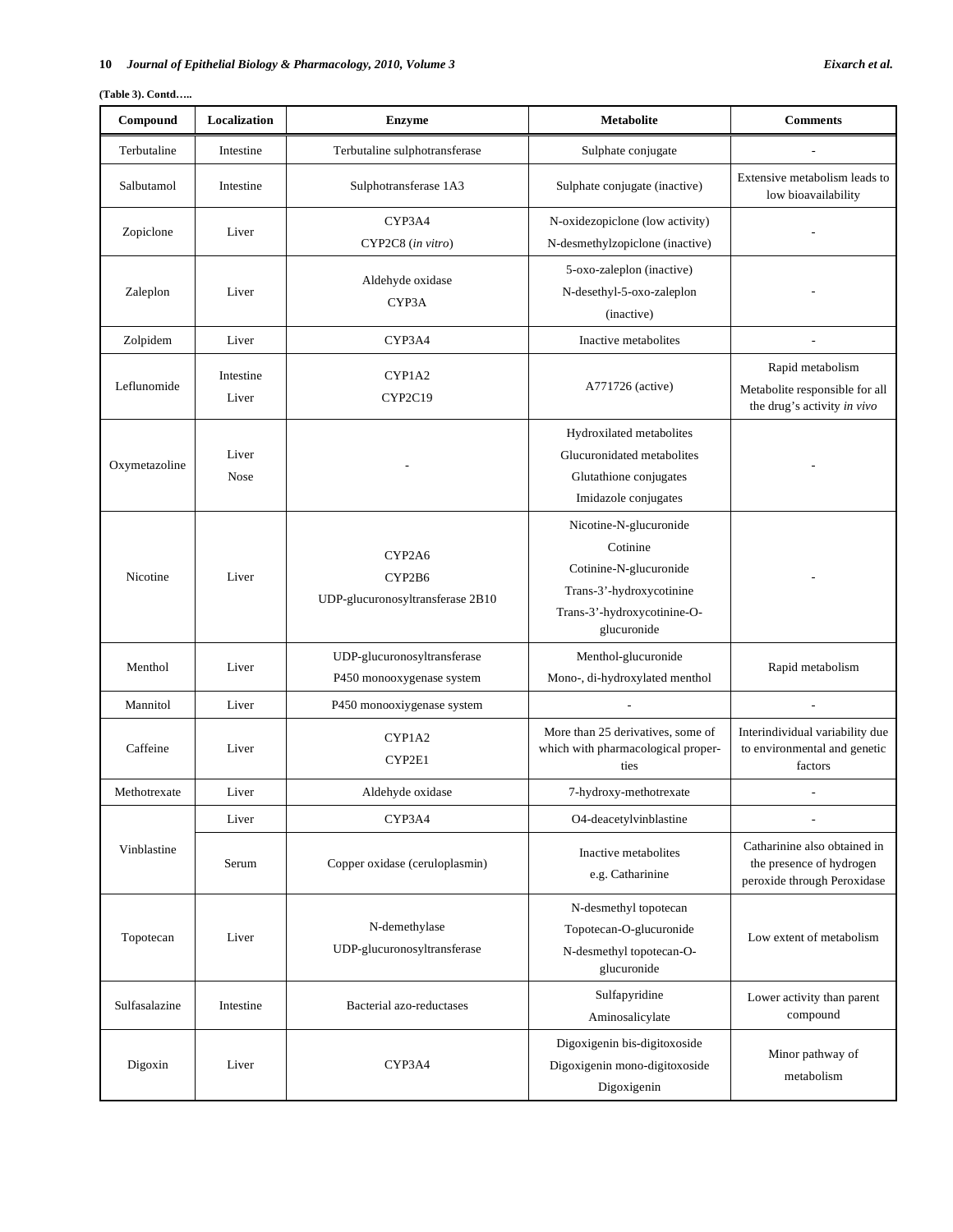| (Table 3). Contd |
|------------------|

| Compound     | Localization             | <b>Enzyme</b>                                          | <b>Metabolite</b>                               | <b>Comments</b>                                           |
|--------------|--------------------------|--------------------------------------------------------|-------------------------------------------------|-----------------------------------------------------------|
|              | Kidney                   |                                                        | Dihydrodigoxin (inactive)                       | Drug is mainly renally elimi-<br>nated                    |
| Rhodamine123 | $\blacksquare$           |                                                        |                                                 | Low metabolism                                            |
| Fluorescein  | Liver                    | UDP-glucuronosyltransferase<br>Fluorescein glucuronide |                                                 | Rapid metabolism<br>Fluorescent like parent com-<br>pound |
|              |                          |                                                        | 4-hydroxypropranolol                            |                                                           |
|              |                          | CYP2D6 (mainly)                                        | (Main metabolite, active)                       |                                                           |
| Propranolol  | Liver                    | CYP1A2                                                 | 5-hydroxypropranolol                            | Extensive metabolism                                      |
|              |                          | CYP2D                                                  | N-desisopropylpropranolol                       |                                                           |
|              |                          |                                                        | 7-hydroxypropranolol (traces)                   |                                                           |
| Atenolol     | $\overline{\phantom{a}}$ |                                                        |                                                 | Low metabolism                                            |
| Talinolol    | Liver                    | CYP3A4                                                 | 4-trans hydrosytalinolol                        | High metabolism                                           |
|              |                          |                                                        | Alpha-hydroxymetoprolol<br>O-demethylmetoprolol |                                                           |
| Metoprolol   | Liver                    | CYP2D6                                                 | $4-(2-hydroxy-3-$                               |                                                           |
|              |                          |                                                        | isopropylaminopropoxy)-phenylacetic<br>acid     |                                                           |
|              |                          |                                                        | Deaminated metoprolol                           |                                                           |

pulmonary models as the basis for permeability determination of the above described compounds.

 There are plenty of *in vitro* models of the epithelial barriers of the upper and lower respiratory tract available. Table **4** shows a few highlights. It is not the aim of this article to do

an extensive review of each of them, further information can be found in the literature [11, 20]. Below, we briefly describe the two models we have chosen to perform permeability tests for pBCS establishment. Both of them reliably mimic the *in vivo* situation in terms of cell phenotype and

| Table 4. |  |  |  | <b>Cellular Models for the Respiratory System</b> |  |
|----------|--|--|--|---------------------------------------------------|--|
|----------|--|--|--|---------------------------------------------------|--|

| <b>Name</b>               | <b>Species</b> | Origin                                 | Region         | <b>Characteristics</b>                                                            |
|---------------------------|----------------|----------------------------------------|----------------|-----------------------------------------------------------------------------------|
| <b>NHBE</b>               | Human          | Primary cells                          | <b>Bronchi</b> | Mucus production<br>Functional tight junctions<br>Confluent layers                |
| <b>RPMI 2650</b>          | Human          | Anaplastic squamous cell carcinoma     | Nasal          | Expression of tight junctions<br>Features of nasal epithelium                     |
| Calu-3                    | Human          | Bronchial adenocarcinoma               | <b>Bronchi</b> | Expression of tight junctions<br>Metabolic capacity<br>Mucus production under AIC |
| 16HBE140-                 | Human          | Transformed bronchial epithelial cells | <b>Bronchi</b> | Basal cell morphology<br>Tight junctions. microvilli. cilia                       |
| Alveolar epithelial cells | Rat            | Primary cells                          | Alveoli        | Type II to type I transdifferentiation<br>Tight epithelial barrier                |
| Alveolar epithelial cells | Human          | Primary cells                          | Alveoli        | Type II to type I transdifferentiation<br>Tight epithelial barrier                |
| Alveolar epithelial cells | Pig            | Primary cells                          | Alveoli        | Type II to type I transdifferentiation<br>Tight epithelial barrier                |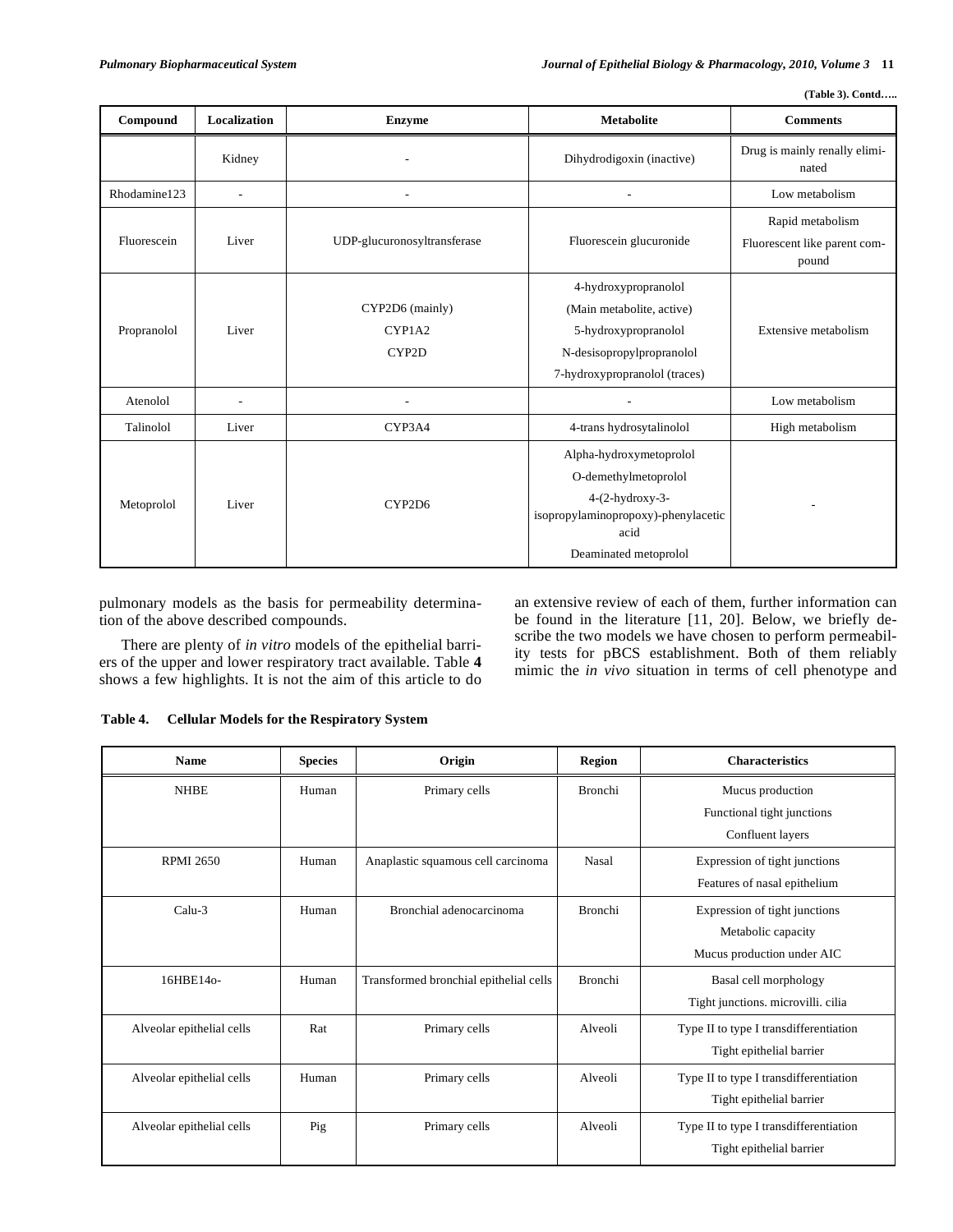display the typical characteristics of an epithelial barrier, as found in the different parts of the respiratory system.

# **Calu-3**

 This human sub-bronchial cell line derived from a 25 year-old Caucasian male adenocarcinoma is used as an upper airway (bronchial) model. After screening for airway secretory proteins and mRNA, it was found to be the only out of 12 cell lines derived from human lung cancers with mRNA and protein contents characteristic of native epithelium. Cells feature epithelial morphology, adherent polarized monolayer growth, and tight junctions under liquid-covered conditions. Additionally, they secrete mucus if cultured under airinterfaced conditions. They express a plethora of efflux proteins which will probably have a high impact on drug absorption such as P-gp, MRP1, 2, 3 and 5, Novel Organic Cation Transporter and also LRP, Peptide Transporter 1, and Cystic Fibrosis Transmembrane Conductance Regulator. The presence of the latter has promoted the use of Calu-3 cells as a model for cystic fibrosis. Tightness of the monolayers is mediated by the intercellular tight junctions, as shown by staining of the ZO-1 protein, a characteristic component of these structures. Cells build desmosomes and zonulae adherents (cell-cell adhesion structures), as detected by immunostaining of their constituent proteins desmoplakin and Ecadherin. The ability of this cell line to form tight junctions and polarized monolayers is critical to their use as an *in vitro* drug absorption model. Indeed, these cells are able to discriminate compounds of different apparent permeabilities (Papp), as shown in Fig. (**3**) (Pappvalues of marker molecules are shown). P-gp activity is demonstrated with the help of a P-gp substrate [21-27].

#### **Porcine Alveolar Epithelial Primary Cells**

 While several cell lines exist that reproduce the phenotype found in the upper respiratory tract, this is not the case for the deep lung. Cell lines such as A549 cells that are frequently used as an alveloar human model in toxicity tests fail to create a tight monolayer and are thus not suitable for permeability studies. Therefore, primary cells are often used in transport models for drug permeability studies. Published data have been obtained mainly with cells of human or rat origin. To overcome ethical problems in the first case and low yield in the second case, we have developed a new model based on porcine cells. The pig closely resembles man in its anatomy and physiology as well as in histological and biochemical aspects. Porcine lung primary cells have been previously used for the study of inflammatory airway disease, of the properties of lung surfactant preparations, or *Actinobacillus pleuropneumoniae* pathogenesis. In our model, cells are able to form a tight epithelial barrier and exhibit a mixture of type I and type II alveolar cell phenotype. As shown in Fig. (**4**), they are able in discriminating compounds of different permeabilities in transport studies, but do not show P-gp activity. This observation is supported by other studies that demonstrated the presence and function of P-gp in bronchial epithelium and in alveolar type I cells, but not in alveolar type II cells [12, 13, 28-33]. It should be noted that the role of P-gp in the lung is still an important matter of discussion in the scientific community. Another controversial point is how to standardize primary cellular models. These models can be highly variable, for instance due to starting material coming from different individuals. Although this is an inherent problem of such models, it should be noted that the models suggested in this review have shown a high degree of reproducibility considering the isolation process as well as in permeability studies as shown in Fig. (**4**).

# **CONCLUSIONS**

 Permeability studies performed in the above described *in vitro* cellular systems and with the list of compounds listed



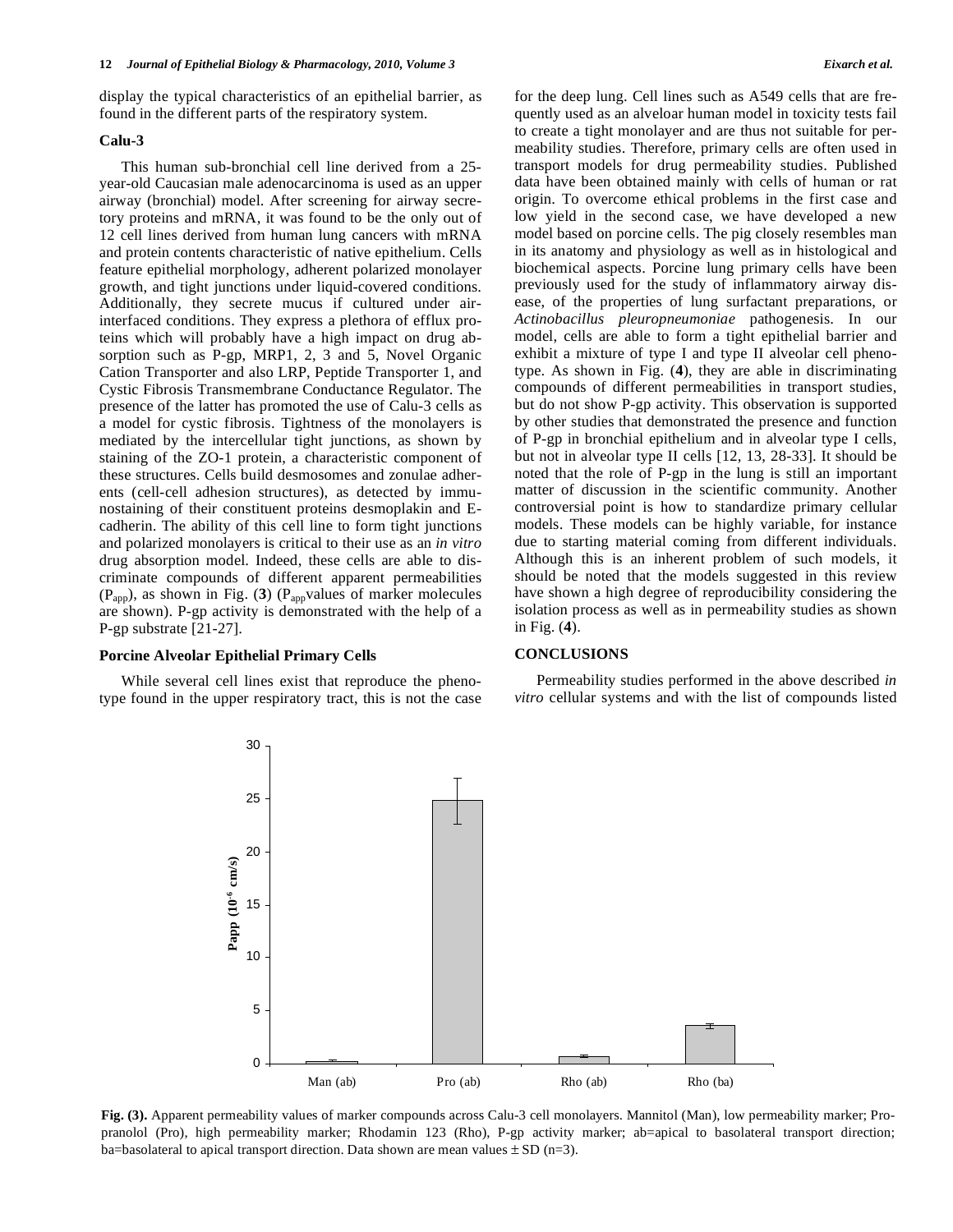

**Fig. (4).** Apparent permeability values of marker compounds across pAEpC monolayers. Fluorescein (Flu), low permeability marker; Propranolol (Pro), high permeability marker; Rhodamin 123 (Rho), P-gp activity marker; ab=apical to basolateral transport direction; ba=basolateral to apical transport direction. Data shown are mean values  $\pm$  SD (n=3).

in this review will certainly provide valuable data for further predictions of candidate drugs. Considering solubility, metabolic and efflux transport data, these results should be the basis for the proposed pulmonary Biopharmaceutical Classification System. Certainly, further complementation with dose-dependence and linearity data, and comparison with *in vivo* results will improve our knowledge about the drug absorption process in the lung, which is, without doubt, a drug delivery route to be considered.

# **ACKNOWLEDGEMENTS**

 Financial support by EU project No. MRTN-CT-2004- 512229 "Pathogenesis of pulmonary disease" PULMONET is gratefully acknowledged.

# **ABBREVIATIONS**

| API          | $=$ | Active Pharmaceutical Ingredient                             |
|--------------|-----|--------------------------------------------------------------|
| <b>BCRP</b>  | $=$ | <b>Breast Cancer Resistance Protein</b>                      |
| <b>BCS</b>   | $=$ | <b>Biopharmaceutical Classification System</b>               |
| <b>BDDCS</b> | $=$ | Biopharmaceutics Drug Disposition Classifi-<br>cation System |
| <b>LRP</b>   | $=$ | Lung Resistance Protein                                      |
| <b>MDR</b>   | $=$ | Multidrug Resistance                                         |
| <b>MRP</b>   | $=$ | Multidrug Resistance-associated Protein                      |
| $P_{app}$    | $=$ | apparent permeability                                        |
| pBCS         | $=$ | pulmonary Biopharmaceutical Classification<br>System         |
| <b>PCS</b>   | $=$ | Permeability-Based Classification System                     |
| $P$ -gp      | $=$ | P-glycoprotein                                               |
|              |     |                                                              |

# **REFERENCES**

[1] Leitner VM, Guggi D, Krauland AH, Bernkop-Schnurch A. Nasal delivery of human growth hormone: *In vitro* and *in vivo* evaluation

of a thiomer/glutathione microparticulate delivery system. J Control Release 2004; 100: 87-95.

- [2] Arikan OK, Akarsu C, Unal B, Ergin A, Koc C. Effect of oxymetazoline nasal spray on intraocular pressure and retrobulbar hemodynamics. J Otolaryng 2006; 35: 30-5.
- [3] Gonda I. Systemic delivery of drugs to humans *via* inhalation. J Aerosol Med 2006; 19: 47-53.
- [4] Amidon GL, Lennernas H, Shah VP, Crison JR. A theoretical basis for a biopharmaceutic drug classification: The correlation of *in vitro* drug product dissolution and *in vivo* bioavailability. Pharm Res 1995; 12: 413-20.
- [5] Guidance for industry: Waiver of *in vivo* bioavailability and bioequivalence studies for immediate-release solid oral dosage formas based on a biopharmaceutics classification system. FDA 2000; Available from: www.fda.gov/cder/guidance/index.htm.
- [6] Fagerholm U. Evaluation and suggested improvements of the biopharmaceutics classification system (BCS). J Pharm Pharmacol 2007; 59: 751-7.
- [7] Wu CY, Benet LZ. Predicting drug disposition *via* application of BCS: Transport/absorption/ elimination interplay and development of a biopharmaceutics drug disposition classification system. Pharm Res 2005; 22: 11-23.
- [8] Fagerholm U. The role of permeability in drug ADME/PK, interactions and toxicity--presentation of a permeability-based classification system (PCS) for prediction of ADME/PK in humans. Pharm Res 2008; 25: 625-38.
- [9] Rinaki E, Valsami G, Macheras P. Quantitative biopharmaceutics classification system: the central role of dose/solubility ratio. Pharm Res 2003; 20: 1917-25.
- [10] Bastaky J, Lee CY, Goerke J, *et al*. Alveolar lining layer is thin and continuous: low-temperature scanning electron microscopy of rat lung. J Appl Physiol 1995; 79: 1615-28.
- [11] Steimer A, Haltner E, Lehr CM. Cell culture models of the respiratory tract relevant to pulmonary drug delivery. J Aerosol Med 2005; 18: 137.
- [12] Campbell L, Abulrob AN, Kandalaft LE, *et al*. Constitutive expression of p-glycoprotein in normal lung alveolar epithelium and functionality in primary alveolar epithelial cultures. J Pharm Exp Ther 2003; 304: 441-2.
- [13] Lehmann T, Kohler C, Weidauer E, Taege C, Foth H. Expression of mrp1 and related transporters in human lung cells in culture. Toxicology 2001; 167: 59-72.
- [14] Tronde A, Norden B, Jeppsson AB *et al*. Drug absorption from the isolated perfused rat lung - correlations with drug physicochemical properties and epithelial permeability. J Drug Target 2003; 11: 61- 74.